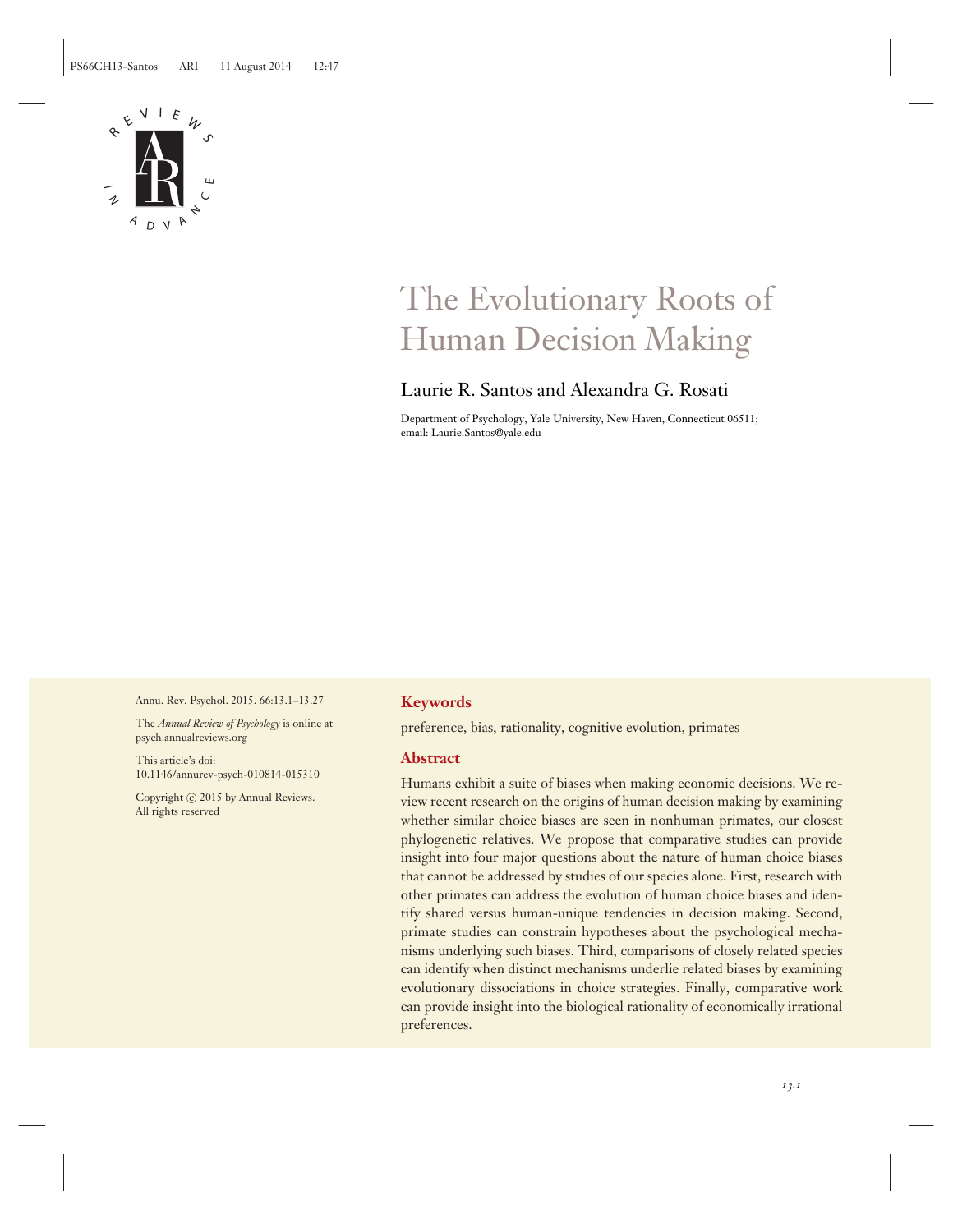#### **Contents**

| ARE HUMAN BIASES SHARED WITH OTHER PRIMATES?  13.3         |
|------------------------------------------------------------|
|                                                            |
|                                                            |
|                                                            |
| DO HUMANS HAVE UNIQUE MECHANISMS FOR DECISION MAKING? 13.7 |
|                                                            |
|                                                            |
| ARE THERE EVOLUTIONARY DISSOCIATIONS IN CHOICE? 13.10      |
|                                                            |
|                                                            |
|                                                            |
|                                                            |
|                                                            |
|                                                            |
|                                                            |
|                                                            |
|                                                            |

#### **INTRODUCTION**

*De toutes les d´efinitions de l'homme, la plus mauvaise me paraˆıt celle qui en fait un animal raisonnable [Of all the definitions of man, the worst is that he is a rational animal].*

*Anatole France*, Le Petit Pierre (*1918*)

Our species has long been heralded as "the rational animal," but you might not know it from a quick glimpse into a social psychology textbook. Indeed, after the past 50 years of work in judgment and decision making, we now know that human choice is often not as rational as expected of the so-called paragon of reasoning in the animal kingdom. In a number of contexts, human decisions tend to systematically deviate from what rational choice models would predict. For example, we consistently attend too much to irrelevant information (see reviews in Kahneman 2011), fall prey to contextual and situational variables (see Danziger et al. 2011), and even rationalize our bad decisions (see review in Harmon-Jones & Mills 1999). Moreover, many of these irrational biases operate quickly, effortlessly, and outside of our awareness—which means that merely recognizing that we have a bias does not always make that bias go away (Santos & Gendler 2014).

These so-called irrationalities in human decision making have garnered much attention in social psychology and behavioral economics. Indeed, there are many reasons to study the psychological mechanisms that underlie irrational decision making in humans: to make better predictions about how people will act in the real world, to generate new hypotheses about the factors that may lead human decisions astray, or even to create or refine economic policy based on evidence. But in this review, we argue that if psychologists want to truly understand human decision making, we should also be interested in the evolutionary origins of these decision-making biases. That is, we should explore whether animals*—*particularly our closest living evolutionary relatives, the nonhuman primates—share our decision-making biases.

*13.2 Santos* · *Rosati*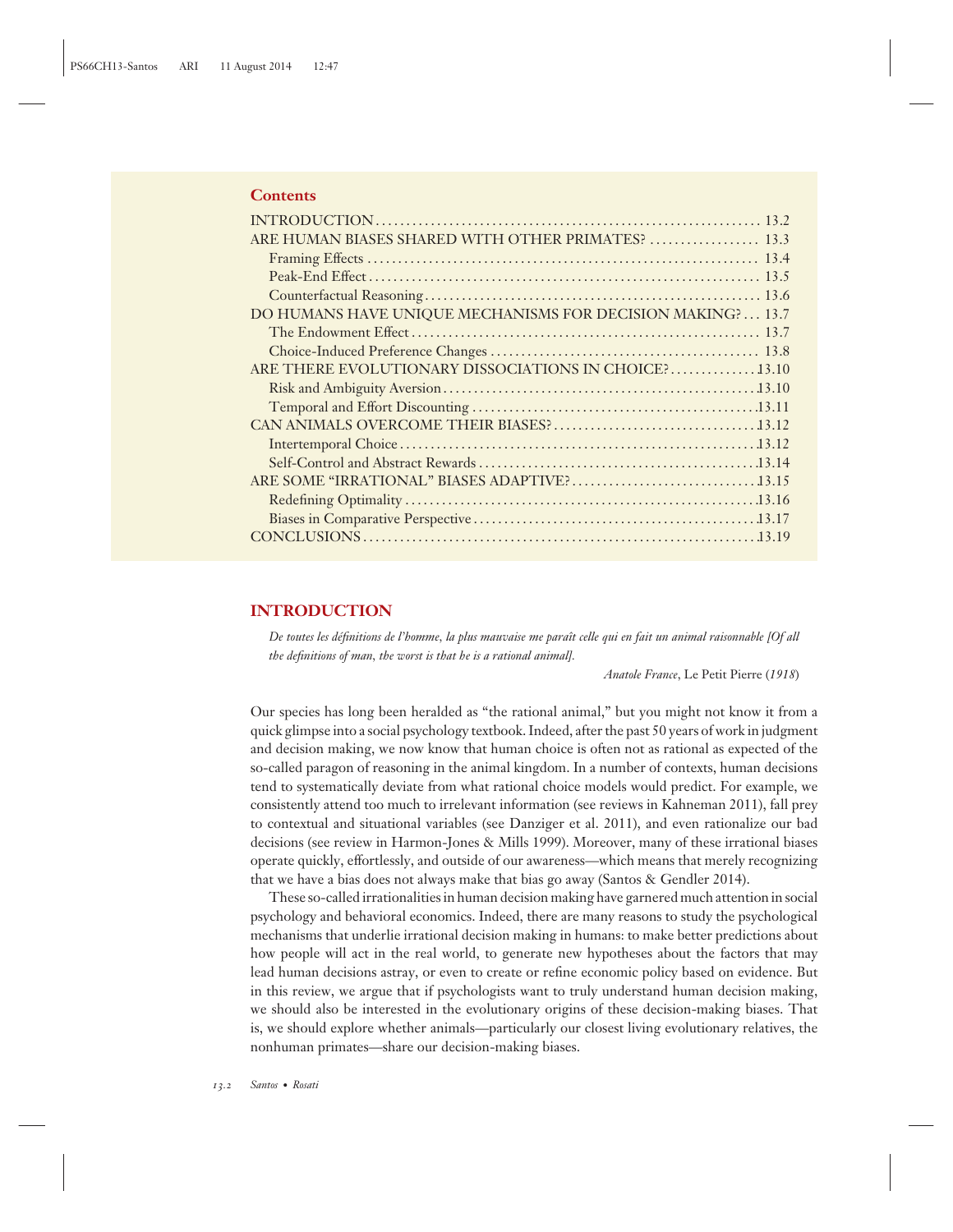Of course, animals must also make decisions about rewards in their natural lives—many other species face decision trade-offs where they must account for costs, such as temporal delays and uncertainty, as well as their potential payoffs in pursuing different courses of action. In this way, the decisions that humans face in economic contexts often have clear analogues with the problems that animals face when foraging for food or seeking mates. Consequently, the types of choices that psychologists and behavioral economists focus on in humans—such as intertemporal preferences and risk preferences—are also ubiquitous in biology and behavioral ecology. Indeed, there have been major theoretical and empirical advances in our knowledge of animal decision making from studies of distantly related species such as birds, rodents, and insects (Bautista et al. 2001, Caraco 1981, Kacelnik & Bateson 1997, Kamil et al. 1987, Krebs & Davies 1978, Real 1991, Stephens & Anderson 2001, Stephens et al. 2004). In the current review, however, we focus on more recent work investigating the roots of human biases in nonhuman primates, our closest phylogenetic relatives. Our goal in reviewing primate work specifically is to integrate behavioral economic work on human preference violations with methods from comparative psychology that are used to carefully tease apart the cognitive mechanisms underlying these observed behaviors, as well as biological theories that allow researchers to assess the evolutionary impact of different choice strategies.

Throughout this review, we argue that comparative research on decision-making biases in primates is critical for understanding the decision-making biases observed in humans. In particular, we argue that comparative research can provide four types of insights into human decision-making biases. First, comparative studies can illuminate the phylogeny of biases: which human decisionmaking biases are shared with other primates, and which are instead unique to our species. Second, comparative research can inform the particular cognitive mechanisms that are necessary for a given decision-making bias to emerge by examining decision-making processes in species that lack relevant mechanisms. Third, studies of closely related primate species can disentangle the psychological processes underlying different types of choices by assessing whether they evolve in tandem across species—that is, such studies can provide a new window into dissociations between different decision-making strategies. Finally, comparative work can generate new theories about why different decision-making biases emerged in the first place by evaluating their evolutionary function. In this way, comparative work provides an important theoretical framework for considering the optimality (or lack therefore) of different strategies from a biological perspective.

# **ARE HUMAN BIASES SHARED WITH OTHER PRIMATES?**

One important question nonhuman primates can answer about the nature of human decision making concerns whether human biases are unique to our species. Despite our shared biological endowment, humans are quite different from other primates—humans have larger brains, use sophisticated technology, and engage in extensive cooperative endeavors. Identifying the reasons that humans show these salient differences is of fundamental importance not just in psychology and the social sciences, but in philosophy and biology as well (Hare 2011, Herrmann et al. 2007, Hill et al. 2009, Rosati et al. 2014, Sterelny 2012, Tomasello et al. 2005). However, for psychologists interested in the nature of human decision-making biases, the question of uniqueness has a different character. Typically, debates about the psychological processes that are uniquely derived in humans focus on cognitive capacities that appear to be more advanced in humans than in other species, such as our capacity for human speech, complex tool use, and mathematical reasoning. Exploring whether the irrational biases seen in humans are unique therefore turns the typical comparative cognition debate on its head: When using comparative cognition techniques to study the origin of human biases, we are not examining whether humans are uniquely smart in some capacity, but rather whether we are uniquely irrational.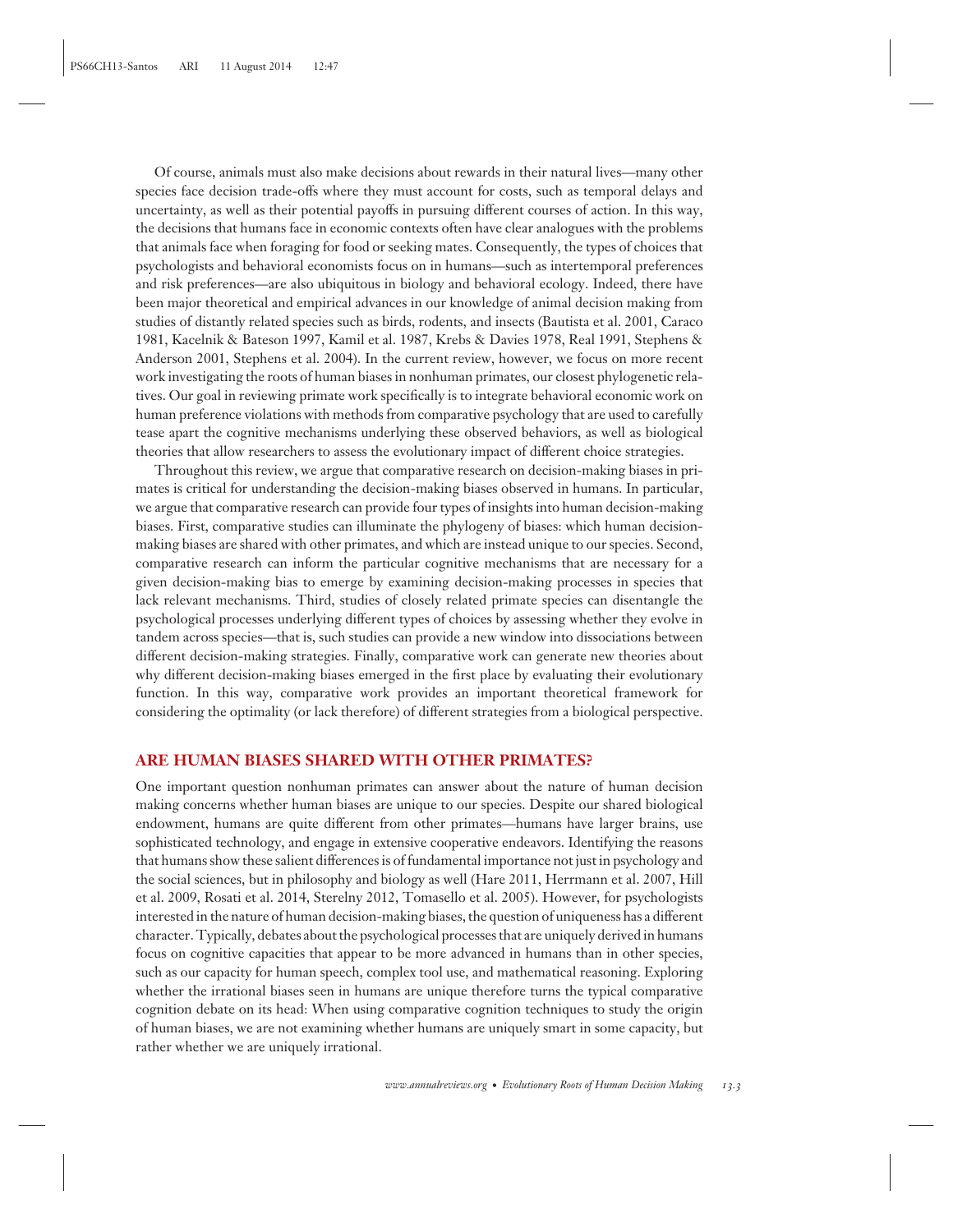Despite this important difference, an empirical investigation into the evolutionary origins of our less rational tendencies shares many commonalities with studies of human exceptionality (Santos & Chen 2009). In both cases, a major approach for understanding why humans possess such abilities (or fallibilities) is examining the roots of human cognitive systems. Comparative cognition therefore investigates the evolutionary origins of human cognition by examining the patterns seen in other species. Doing so is critical to illuminate the phylogenetic history of such biases: If a particular bias is widely shared among other primates, this indicates that the heuristic in question is evolutionarily ancient. Such data on phylogenetic patterns can begin to shed light on differences between economic rationality, or violations of rational choice theory, and biological rationality—a distinction discussed further in later sections. Furthermore, understanding whether a particular bias is unique (or what other species share that bias) provides important insights about the types of experiences that are necessary for that pattern of decision making to emerge. For example, if many other primates share a given bias, this suggests that the human bias might not be learned through experience with economic markets—much like inferences from developmental research on decision making in children (Harbaugh & Krause 2002). In this way, comparative research can tell us about the psychological mechanisms that underlie different traits.

#### **Framing Effects**

Decades of research in judgment and decision making have revealed that human choices are routinely subject to framing: We tend to view choice options not in absolute terms but rather relative to salient reference points (for a review, see Kahneman 2011). For example, when considering different options for combating a deadly disease, people respond differently when the same options are presented in terms of losses (i.e., lives lost) versus gains (i.e., lives saved; Tversky & Kahneman 1981). Such framing effects have long been observed in human behavior in both the lab (Kahneman & Tversky 2000) and field studies (Genesove & Mayer 2001, Odean 1998). These studies indicate that encoding the value of alternative options relative to some reference point is a pervasive component of how humans make choices. Although these effects are thought to stem from widely shared neurobiological mechanisms (De Martino et al. 2006), until recently little research has examined framing effects in nonhumans (see Marsh & Kacelnik 2002). Are humans unique in their tendency to see their decisions in relative terms, or are other primates also affected by the way different decision options are presented?

Chen and colleagues (2006) were the first to explore whether nonhuman primates were also susceptible to framing effects. To test this question, they developed an experimental token economy in which brown capuchin monkeys (*Cebus apella*) could trade tokens with human experimenters in exchange for food. The monkeys then could choose between two experimenters who gave the same average number of apple pieces across trials but differed in terms of how this final payoff was framed. In one study, monkeys had a choice between one experimenter (the gains experimenter) who started by showing the monkey one piece of apple and sometimes added an extra piece of apple, and a second experimenter (the losses experimenter) who started by showing the monkey two pieces of apple and sometimes removed one. Monkeys showed an overwhelming preference for the gains experimenter over the losses experimenter—even though they received the same payoff from both. In this way, capuchins appear to avoid options that are framed as a loss, just as humans do.

In a later study, Lakshminarayan and colleagues (2011) tested whether monkeys' loss aversion would lead them to take on more risk in an attempt to avoid losses. Capuchins were presented with a choice between a safe experimenter (who always provided a reliable amount of food) and a risky experimenter (who sometimes varied the amount of food that they provided from trial to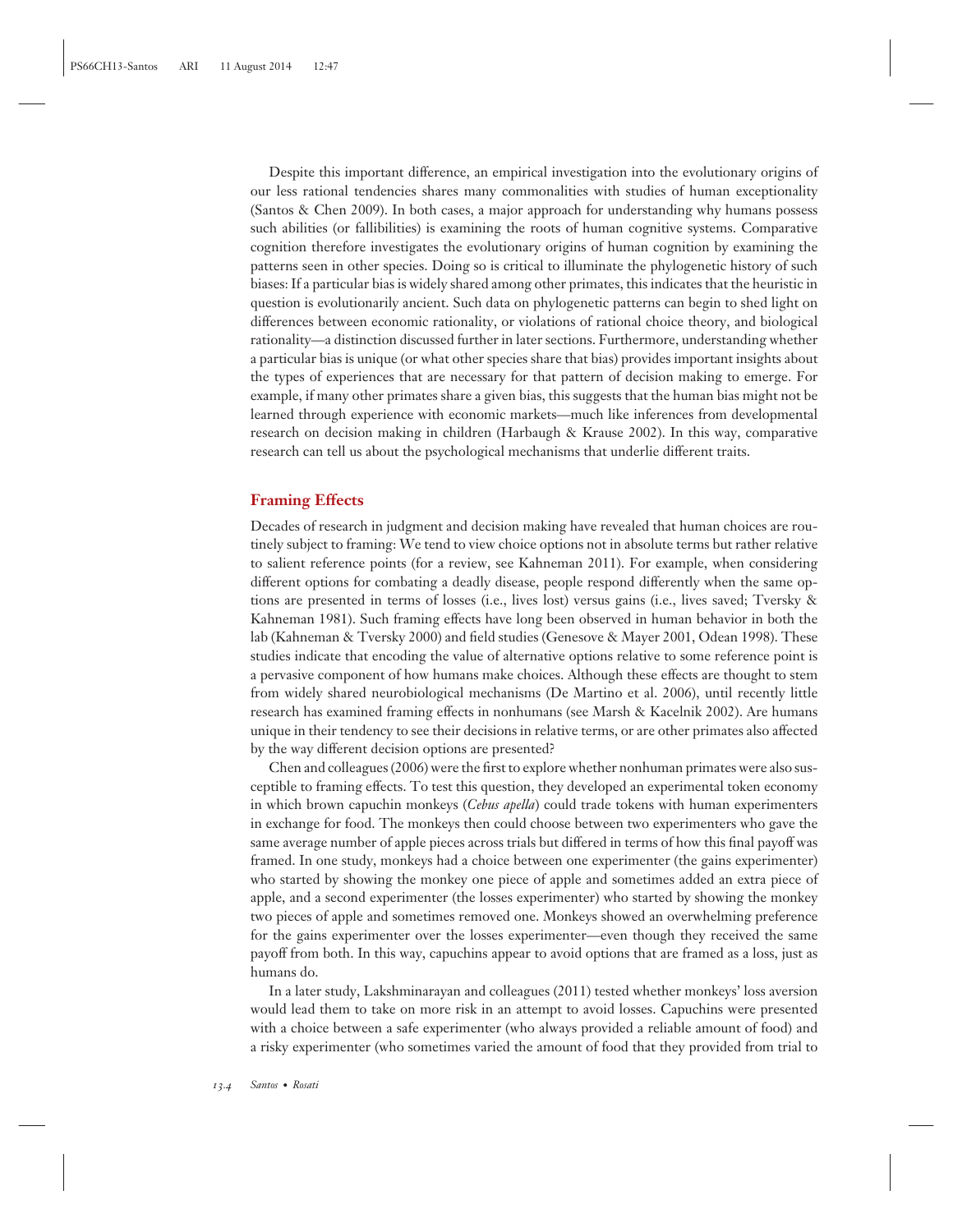trial). However, their choice varied in whether it was framed as a loss or a gain. In one condition, monkeys were presented with a choice between safe and risky gains—the risky experimenter initially presented one apple piece and sometimes added two extra apple pieces, whereas the safe experimenter always started with one apple piece and always added one extra piece. In the other condition, monkeys received a choice between safe and risky losses—the risky experimenter started with three apple pieces but sometimes reduced it to one piece, whereas the safe experimenter always started with three apple pieces and always reduced it to two pieces. Although the expected value and risk levels were the same across the gain and loss conditions, monkeys did not treat these conditions similarly. All monkeys chose the risky over the safe experimenter in the losses condition, but they showed the opposite preference in the gains condition. In this way, monkeys exhibited a reflection effect: They tended to seek out more risk when dealing with losses compared to gains (Lakshminarayanan et al. 2011). Overall, capuchins exhibited qualitatively similar framing effects as human tested in similar framing studies (Kahneman 2011, Kahneman & Tversky 1979, Tversky & Kahneman 1981). Importantly, this capuchin work indicates that framing—a bias that at first glance might appear to be unique to human decisions—also plagues the decisions of other primates. This suggests that human framing biases might have deep roots in cognitive systems that are broadly shared across species (see also Marsh & Kacelnik 2002).

#### **Peak-End Effect**

Another set of psychological heuristics that humans exhibit concerns the strategies we use to evaluate past events. Rather than evaluating a past episode in terms of all available time points, people tend to evaluate events by focusing only on their subjective reactions to two time periods: the event's peak goodness (or badness) and the conclusion of the event. This well-documented heuristic is referred to as the peak-end effect. In one example, participants were asked to recall a painful event: holding their hands in cold water (Kahneman et al. 1993). However, both the length of this event and how well the event ended were varied in order to assess how this impacted the participant's memories. Surprisingly, participants tended to remember longer painful events that ended well as less bad than shorter painful events that ended poorly. In this way, people tend to ignore the duration of an event—how long it was—when subjectively evaluating it. Instead, they seem to focus solely on the event's peak and ending when assessing it after the fact (Redelmeier et al. 2003).

Are humans the only creatures to subjectively evaluate events using this peak-end heuristic? Many researchers have argued that humans differ from other animals in the extent to which we can think about and explicitly evaluate past episodes (see review in Roberts 2002). Under this view, humans might have a unique set of heuristics we use to subjectively evaluate past events. On the other hand, nonhumans are clearly capable of making choices between sequences of rewards over time (Brunner 1999, Brunner & Gibbon 1995). To test these alternatives, primate researchers have begun to evaluate whether primates treat sequences differently depending on their peak and endpoints. Although results for a consistent peak-end effect are somewhat mixed (Xu et al. 2011), recent work suggests that some primates may use a peak-end heuristic like that of humans. Blanchard and colleagues (2014), for example, tested whether rhesus monkeys (*Macaca mulatta*) shared a human-like peak-end effect. They familiarized monkeys with different reward sequences and then gave monkeys a choice between the sequence they had just experienced and a standard neutral sequence. The authors found that monkeys' choices were affected by how the sequence ended. In one striking example, merely adding an extra low-valued reward to the end of an otherwise high-value sequence reduced the monkeys' subjective preference. Similarly, the authors also found evidence that monkeys tended to overweight sequences with a highly valued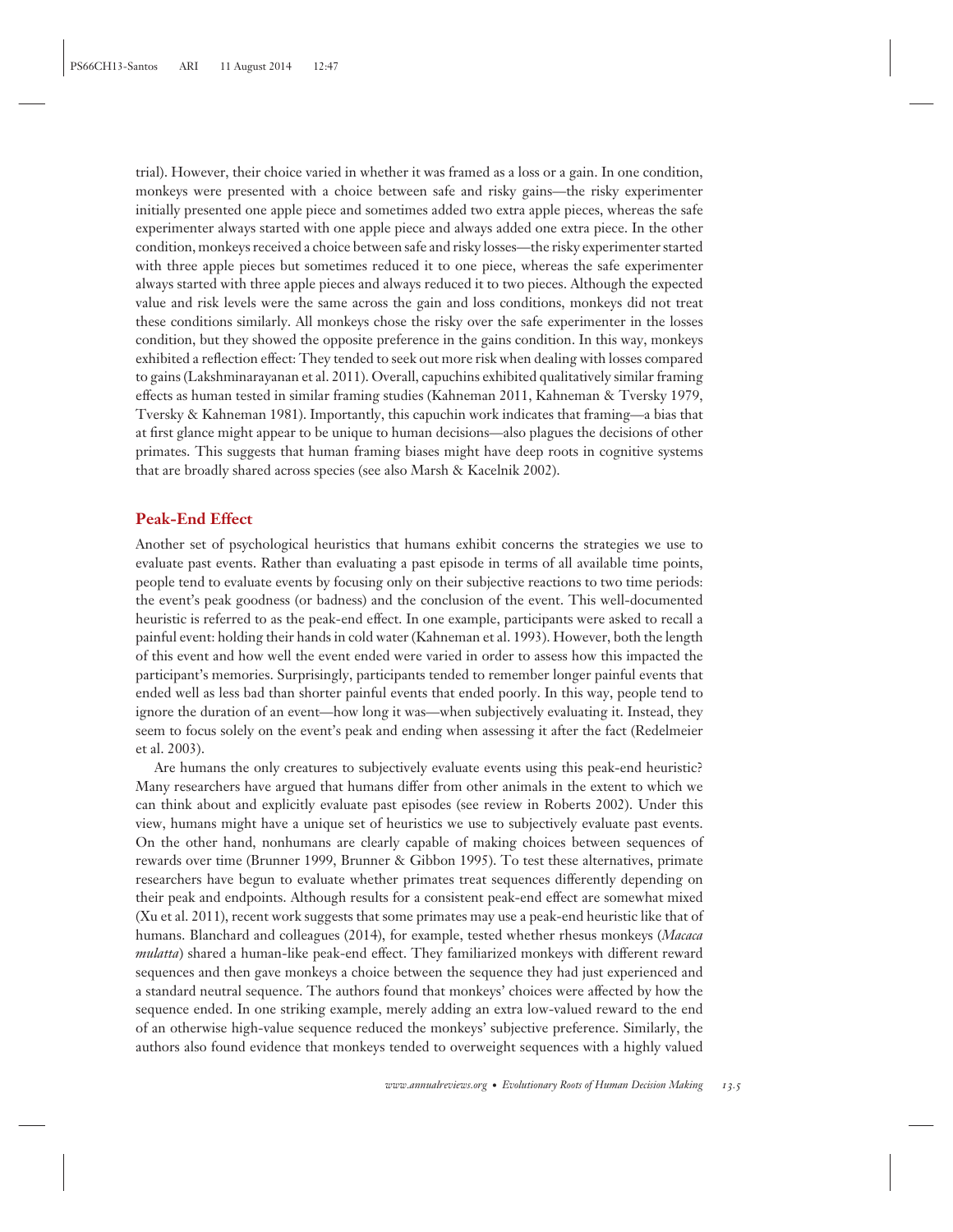peak. Thus, there is increasing evidence that biased sequence evaluations are not unique to humans: Like humans, rhesus monkeys appear to overweight the peak and end point of an episode. In this way, the heuristics that humans use to think about and evaluate the past appear to be shared by other nonhuman primates as well.

#### **Counterfactual Reasoning**

So far we have seen that nonhuman primates share human-like heuristics for evaluating options when making choices (framing) and evaluating experiences after the fact (peak-end effect). Yet when humans make decisions, we account for not only what did happen, but also what could have happened (Platt & Hayden 2011). Reasoning about such counterfactual (or hypothetical) events is especially common after failures to achieve a desired outcome: When people are faced with bad outcomes, they often consider what they might have done differently to achieve their goals (Byrne 2002). Such counterfactual reasoning tends to bias people to learn about appropriate courses of action and adjust their future behaviors, especially after making a poor choice. Moreover, counterfactual learning often seems driven by a particular emotional experience: the feeling of regret. That is, people feel regret when they realize that things would have turned out better had they acted differently, and this experience can cause people to shift their patterns of choice (Coricelli et al. 2007, Zeelenberg et al. 1996). Importantly, this ability to derive pain or pleasure from events that are not directly experienced stands in contradiction to traditional conceptions of utility, which depend entirely on learning from the actual outcome one received from a particular option (Bell 1982, Loomes & Sugden 1982). That is, classical economic models suggest that it is rational to feel disappointed if you gamble and lose, but it is irrational to additionally kick yourself for not choosing a different slot machine (but note that accounting for both actual and hypothetical outcomes over sequences of choices may improve learning efficiency and therefore be biologically rational; see discussion in Lee 2008).

Humans are biased to account for not only outcomes that actually did occur, but also simulated possible events that did not occur. Do animals reason about hypothetical outcomes in the same way? Recent studies on reinforcement learning in primates indicate that humans are not alone in our ability to think about hypothetical outcomes. For example, Lee and colleagues (Abe & Lee 2011, Lee et al. 2005) presented rhesus monkeys with a computer-based version of the game rockpaper-scissors. When they examined the strategies that the monkeys used over time, they found that monkeys did not simply adjust their choices based on what they received on the previous trial. Surprisingly, monkeys also adjusted their strategy to account for rewards they would have received had they chosen a different option. Using a similar computer-based setup, Hayden and colleagues (2009) presented rhesus monkeys with a risky decision-making task with eight possible choices. Whereas seven of the options consistently provided small juice rewards, the final option was variable: Sometimes it provided a much larger reward, and sometimes it provided a much smaller reward. Critically, monkeys were given feedback about what the risky option would have provided on every trial. In this way, monkeys could see how much juice they would have gotten from the risky option, regardless of whether they had chosen it. As in the rock-paper-scissors task, modeling of the monkeys' behaviors showed that the monkeys adjusted their future strategies on the basis of what they would have received. In cases where the risky option would have provided the high-value outcome on one trial, monkeys were especially likely to seek this option out in future trials. In this way, monkeys—like humans—change their future choices according to counterfactual situations that could have (but did not) happen.

Although these findings indicate that rhesus monkeys also account for hypothetical outcomes when making decisions, they do not show why monkeys do so. In particular, do nonhumans attend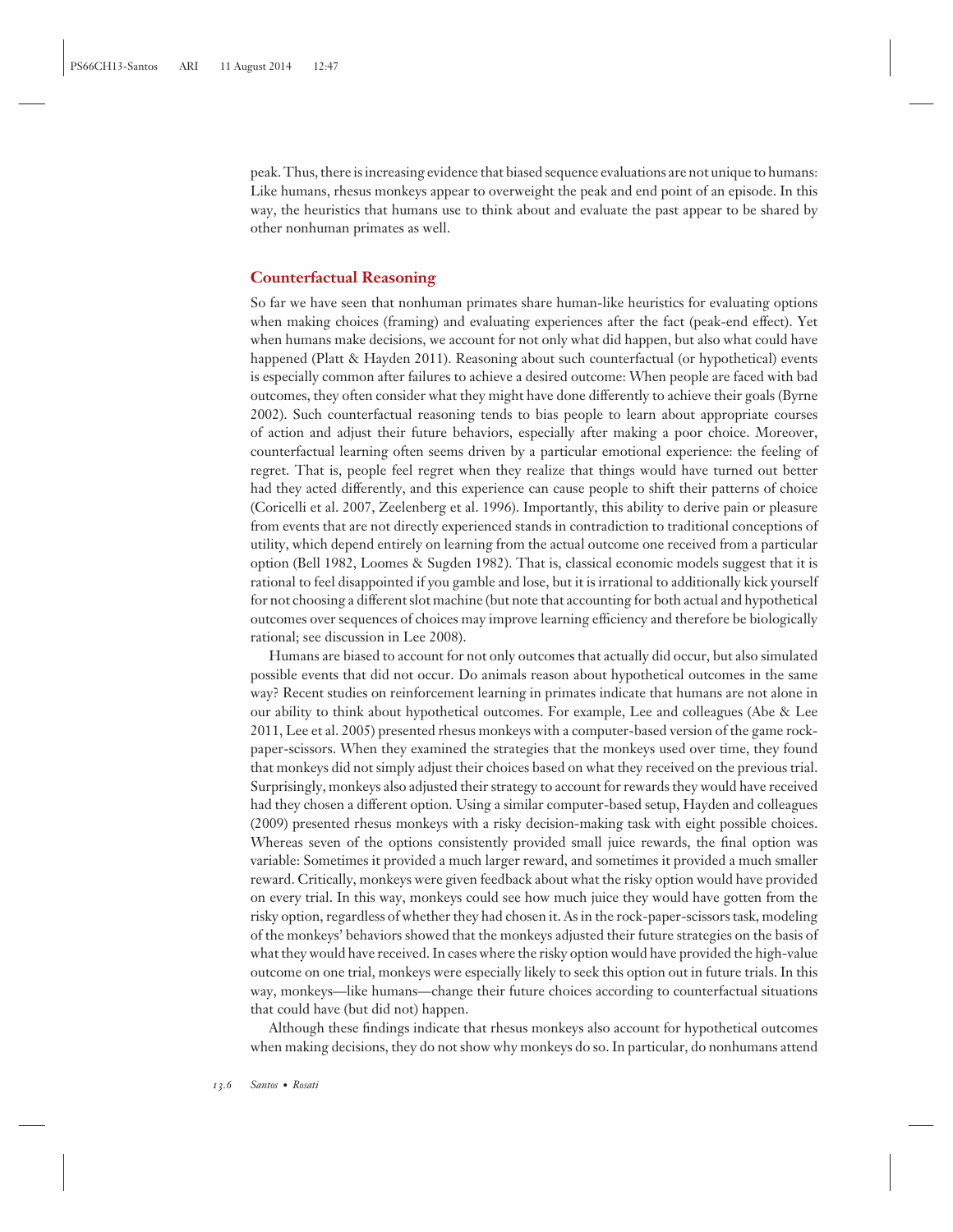to hypothetical outcomes for human-like reasons, because they also experience regret? Some initial evidence suggests that primates may also react to bad decisions with emotional responses. Rosati & Hare (2013) examined the emotional reactions that chimpanzees (*Pan troglodytes*) and bonobos (*Pan paniscus*) exhibited when making choices between a risky gamble and a safe option. The main question was how the apes responded in trials in which the apes gambled but discovered that they had lost out and received the bad outcome. In fact, both species were more likely to exhibit behavioral markers of negative emotions—including negative vocalizations, tantrum-like banging, and scratching (an arousal or stress response in primates)—when they received the bad outcome but did so rarely after receiving the good risk outcome or choosing the safe alternative. Such emotional responses might reflect either disappointment (at not receiving the good outcome) or regret (at not having chosen differently). Notably, chimpanzees and bonobos were also more likely to attempt to switch their choice after discovering that they had received bad outcomes that is, they spontaneously tried to correct their action, which is consistent with regretting their poor choice. Indeed, the more an individual bonobo tried to correct his or her choice after bad outcomes, the more that individual tended to avoid the risky option overall—similar to the patterns of regret avoidance seen when humans make decisions (Zeelenberg 1999; Zeelenberg et al. 1996, 1998). Together with the findings from monkeys (Hayden et al. 2009, Lee et al. 2005), these results suggest that at least some primates are biased to incorporate counterfactual events when making decisions, which might be driven by regret-like emotional experiences.

## **DO HUMANS HAVE UNIQUE MECHANISMS FOR DECISION MAKING?**

The previous sections indicate that nonhumans exhibit several biases characteristic of human economic decision making. One possibility is that these biases stem from cognitive systems that are phylogenetically ancient and widely shared. In other cases, humans are hypothesized to display biases because of cognitive abilities—such as language or a rich sense of self—that animals are thought to lack. Consequently, primate studies can provide insight beyond merely identifying which human decision-making strategies are unique. They can also tell us more about the particular psychological mechanisms that are needed for those biases to emerge. That is, comparative studies can pinpoint the necessity of those capacities for the development of human-like biases. If species that lack specific capacities—such as a rich human-like sense of self—nonetheless exhibit a humanlike bias, this would provide evidence that the cognitive mechanisms that underlie human decision making may be simpler and more parsimonious than judgment and decision-making researchers previously thought. In other cases, nonhuman primates and humans may exhibit similar behaviors, but such behaviors may reflect different underling processes. In all cases, careful experiments are often needed to tease apart whether similar performance is truly supported by similar cognitive mechanisms.

# **The Endowment Effect**

One example of nonhuman studies that have provided insight into human psychological mechanisms concerns the endowment effect. The endowment effect is a bias in which people overvalue a good that they own compared to one that they do not own (Thaler 1980). In a classic demonstration of this effect, Kahneman and colleagues (1990) gave participants a mug and asked how much money they demanded to sell it; the other participants were asked how much they were willing to pay for the same mug. In fact, the people endowed with the mug required twice as much money to sell the mug compared to how much the other participants were willing to pay for it. This finding, as well as many others (Franciosi et al. 1996, Johnson et al. 1993, Kahneman et al. 1991),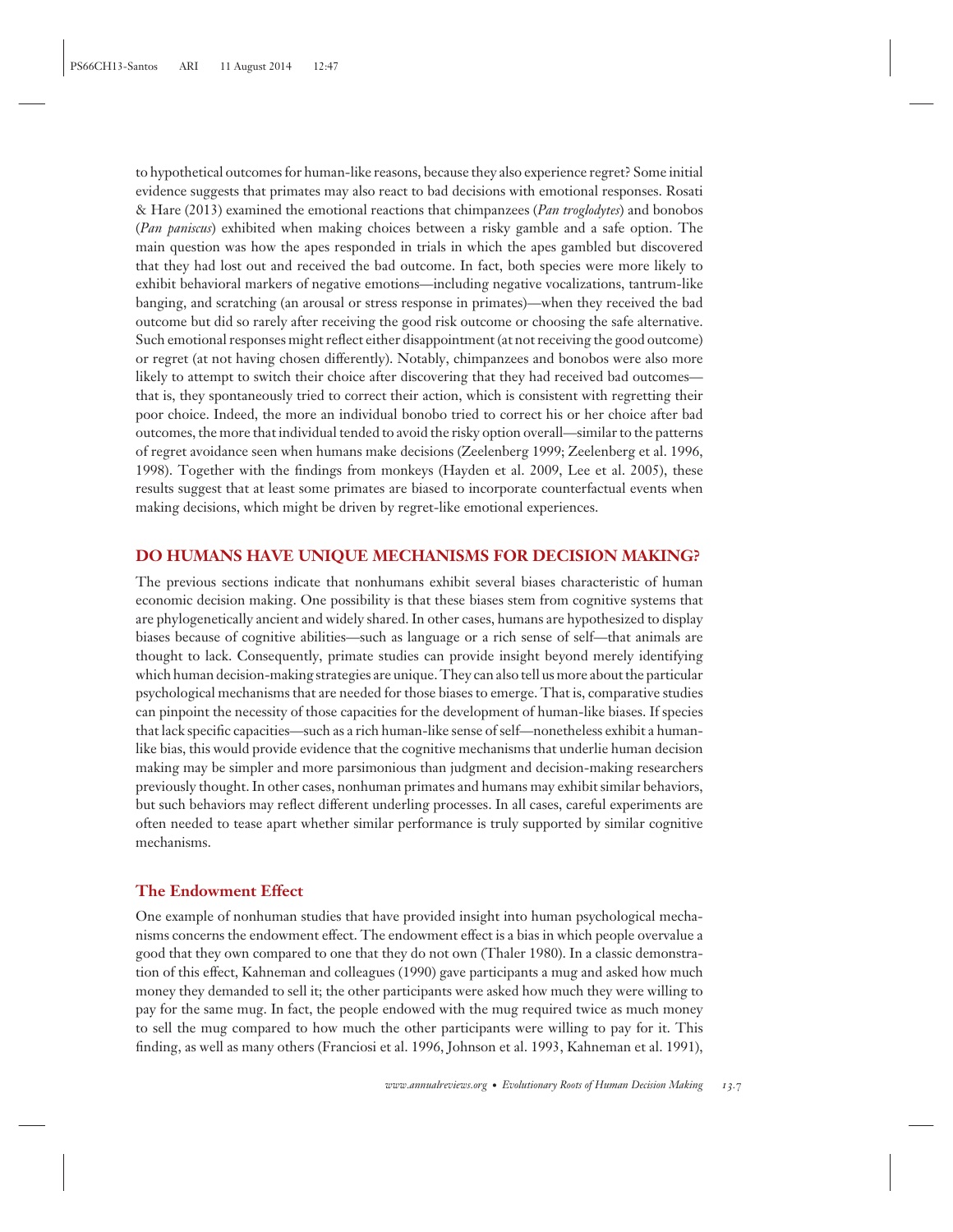demonstrates that people value objects more when they already own those objects. What is unclear from this robust set of findings, however, is why people overvalue owned objects. Researchers in judgment and decision making have therefore proposed a number of different accounts for why people show an endowment effect. For example, some have argued that the endowment effect relies on cognitive capacities such as a rich and motivated sense of self (Belk 1988, 1991; Lerner et al. 2004) or an understanding of ownership (Beggan 1992, Franciosi et al. 1996, Morewedge et al. 2009)—many of which are likely to be uniquely human. In contrast, other researchers have argued that the endowment effect results from simpler cognitive processes, such as loss aversion ( Johnson et al. 2007, Kahneman et al. 1991, Rozin & Royzman 2001), that are known to be shared with nonhuman primates. Although many studies of human endowment effects do not directly address which of these possible mechanisms account for the results (but see Morewedge et al. 2009), research with nonhuman primates can tease apart the role that uniquely human cognitive processes play in this bias. That is, comparative studies can address the extent to which uniquely human concepts—such as a sense of self and an understanding of ownership—are actually necessary for the development of an endowment effect.

To this end, comparative cognition researchers over the past decade have observed that a number of nonhuman primate species exhibit what appears to be an endowment effect—at least in some contexts. For example, Brosnan and colleagues have observed that chimpanzees, gorillas (*Gorilla gorilla*), and orangutans (*Pongo pygmaeus*) are reluctant to exchange an item in their possession for an item of higher value (Brosnan et al. 2007, 2008; Drayton et al. 2013; Flemming et al. 2012). Similarly, capuchin monkeys fail to trade a piece of food they own for an equally valued alternative kind of food (Lakshminarayanan et al. 2008). Capuchins' aversion to trading owned goods persisted even when the task controlled for the transaction cost of trading the food–that is, the extra time and effort necessary to make the trade.

These data at first glance suggest that nonhuman primates exhibit a bias much like the endowment effect. Consequently, these findings suggest that uniquely human concepts such as a rich sense of self and an understanding of ownership cannot be necessary for an endowment effect to emerge because nonhuman primates who lack these elaborated concepts also show hints of an endowment effect. However, at least one critical difference appears to exist between the endowment effect observed in nonhuman primates and the effect commonly observed in humans. Although humans exhibit an endowment effect with a variety of different kinds of goods, the nonhuman primate endowment effect seems limited relative to humans—primates exhibit an endowment effect when given possession of food but not when they are made owners of others kinds of objects such as toys and tools (Brosnan et al. 2007, Flemming et al. 2012). In one study, for example, great apes exhibit an endowment effect for food but not for functional items such as tools (Kanngiesser et al. 2011). Similarly, although chimpanzees exhibit an endowment effect for tools that they can use immediately to obtain food, they fail to show a similar effect when food is currently inaccessible or absent (Brosnan et al. 2012). Together, this work suggests that although nonhuman primates do exhibit a bias much like the endowment effect by refusing to trade an owned food for an equally valued alternative, this bias may be more limited than the one seen in humans. Cognitive capacities that are unique to humans may allow the endowment effect to encompass a broader variety of artifacts and goods for our species, whereas for other primates this effect is more specific to food items.

#### **Choice-Induced Preference Changes**

Research with nonhuman primates has also suggested that simpler cognitive mechanisms may underlie certain human biases, such as those studied by researchers interested in the phenomenon of cognitive dissonance. One example is known as choice-induced preference changes: People tend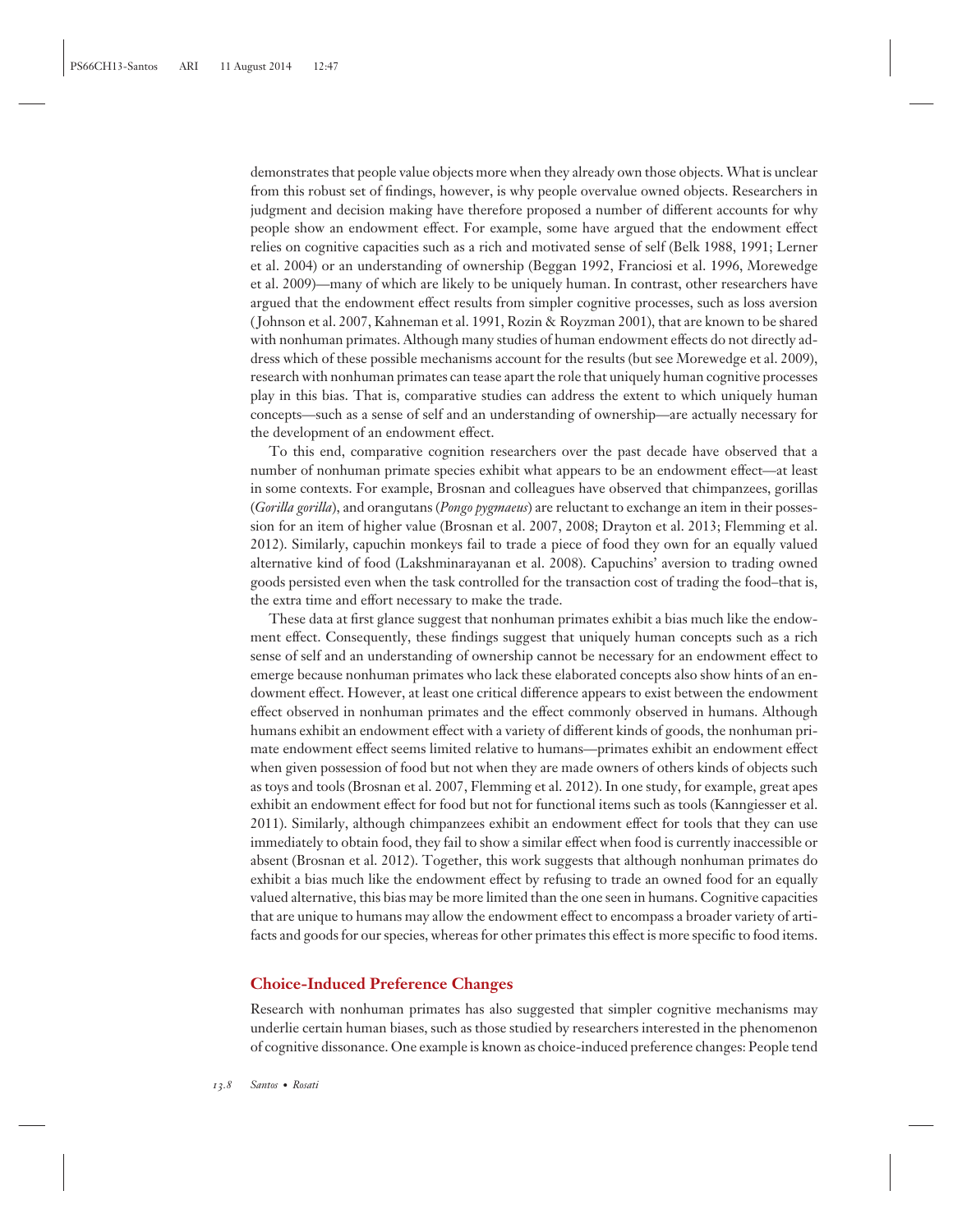

#### **Figure 1**

Choice-induced preference changes in capuchins. In the Egan et al. (2007) study, (*a*) monkeys are given a choice between two differently colored chocolate candies: blue and green. (*b*) The monkey makes her choice, in this case blue. (*c*) Later, she is given a second choice between the unchosen option (green) and a novel but equivalent color (red). Egan and colleagues found that monkeys consistently avoided the unchosen option in the second choice (*d* ), which suggests that capuchins may derogate unchosen options just as humans do (e.g., Brehm 1956).

to shift their preferences to match their own previous decisions (for reviews, see Egan et al. 2010, Harmon-Jones & Mills 1999). In a classic demonstration of this bias, Brehm (1956) had participants rate the value of different household items and then forced participants to choose between two of the items that they rated equally. Following this difficult choice, participants were asked to rerate all of the items, and the investigator then explored whether the act of making a choice affected participants' later ratings of the two items involved in the choice. In fact, participants tended to shift their ratings to match their choice, devaluing the object they had not selected.

Decades after these original observations, psychologists recognize that the bias to devalue unchosen options is quite robust. However, there is still much debate concerning the mechanisms that underlie this tendency. Some researchers have postulated that choice-induced preference changes require abilities that are unique to humans, such as possessing a self-concept (Steele 1988) or a motivation to be the type of person who makes consistent decisions (Aronson 1968). Others (Bem 1967, Egan et al. 2010) have argued that choice-induced preferences may not require such rich capacities. To distinguish between these different alternatives, Egan and colleagues (2007) presented capuchin monkeys with a version of the choice test developed by Brehm (1956). After finding food items that monkeys rated equally (differently colored chocolate candies), monkeys were presented with a choice between two identically preferred items. After this initial choice, monkeys were given a second choice between the previously rejected food item and an equally valued novel third item (see **Figure 1**). In the second choice test, monkeys tended to devalue the candy they had chosen against in the initial choice test. Importantly, this devaluation of the previously unchosen item did not occur when the experimenter made the choice for the monkey: Capuchins only devalued unchosen options when they played a causal role in the decision.

In a later study, Egan et al. (2010) showed that capuchins exhibit a similar choice-induced preference change even when merely given the illusion of choice (for a similar finding in humans, see Sharot et al. 2010). Here, Egan and colleagues allowed capuchins to think they made a choice when in fact that choice had been surreptitiously predetermined by the experimenter. Despite merely having the illusion of choice, capuchins still showed the same choice-induced preference changes, which suggests that preexisting preferences between the two options could not account for the monkeys' performance (for a discussion of this alternative explanation, see Chen & Risen 2009). In addition,West and colleagues (2010) demonstrated that these choice-induced preference changes may be specific to primate psychology: Although West and colleagues replicated the basic preference change effect with several different primate species, they found no such choice-induced shifts in several other nonprimate mammal and bird species. Taken together, these findings of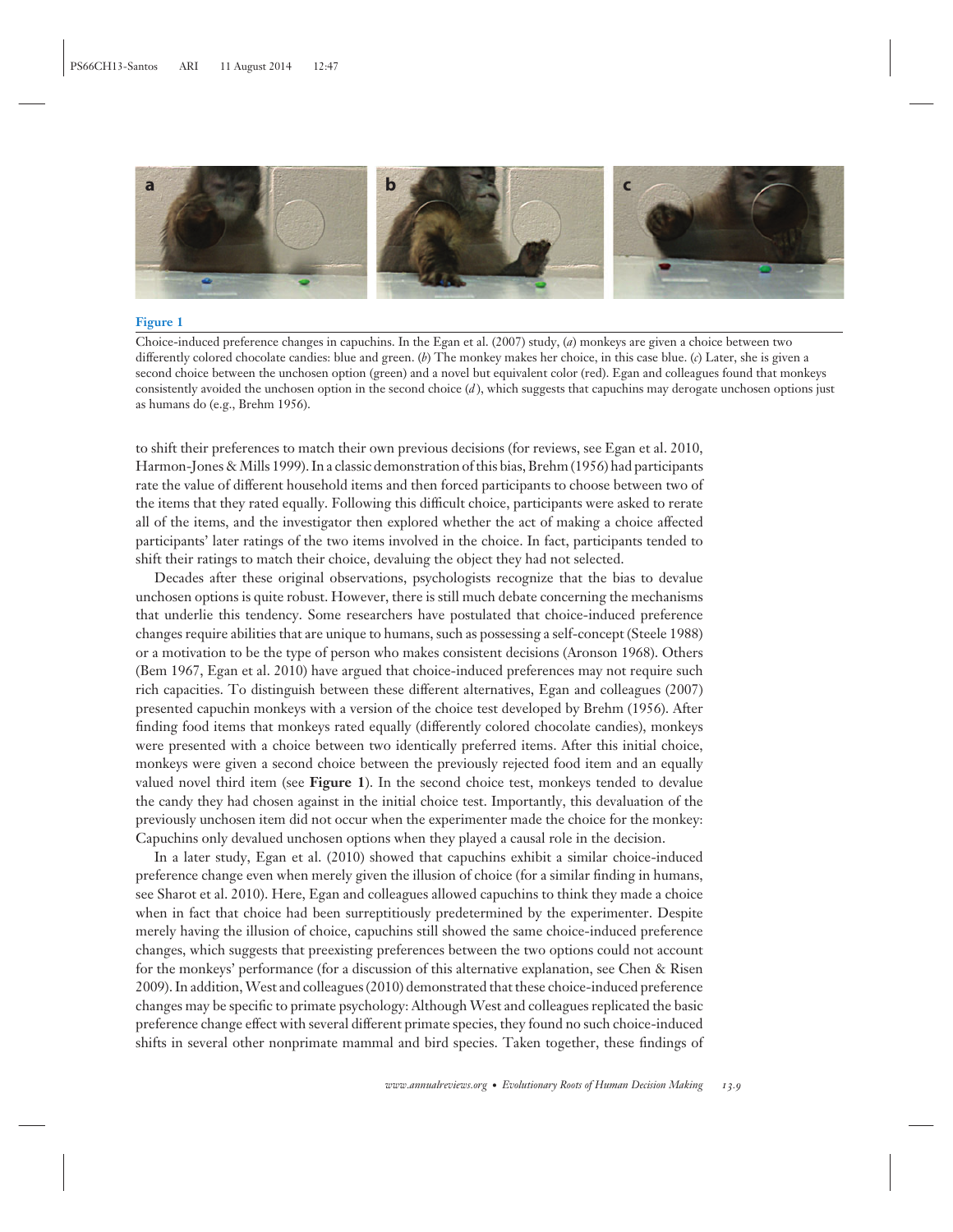choice-induced preference changes in primates provide important hints about the mechanisms that may underlie these preference changes in humans. In particular, the primate work to date suggests that at least some of the potential mechanisms that could underlie this bias—such as the possibility of a threatened self-concept in the face of inconsistent decisions (Aronson 1968, Steele 1988)—are unlikely to fully explain the phenomenon. Although more complex uniquely human mechanisms may be involved in the phenomenon of choice-induced preference changes in humans, primate work demonstrates that such mechanisms are not necessary for this tendency to emerge.

## **ARE THERE EVOLUTIONARY DISSOCIATIONS IN CHOICE?**

The previous section examined how comparative studies can illuminate which specific cognitive mechanisms are necessary for the biases we observe in human decision making. Yet comparisons between different primates can also illuminate the extent to which such biases operate independently. Much debate in judgment and decision making concerns the extent to which different heuristics are actually independent cognitive strategies versus a constituent part of other kinds of heuristics. As with neurobiological research, cross-species comparisons can therefore provide critical insight into the cognitive systems supporting decision making by examining when these systems are dissociated. Because distinct systems can evolve independently across species (Barton 1996, 2006; Striedter 2005), examining whether particular components of complex behaviors are coherent from an evolutionary perspective can help address whether those skills are independent. For example, if two economic biases are manifestations of the same basic psychological phenomenon, then they should generally co-occur within a species and covary across species. In contrast, if two biases result from two separate cognitive constructs, then it is possible for a species to exhibit one tendency but not the other.

#### **Risk and Ambiguity Aversion**

Using this evolutionary dissociations approach, comparative researchers have begun examining whether different sets of biases can be distinguished across species. One important example involves decisions under uncertainty, or situations in which individuals do not know for certain what outcome will follow from their choice (Platt & Huettel 2008). Although uncertainty has been defined in many ways, two manifestations of uncertainty are of major importance in economic theory: risk and ambiguity (Ellsberg 1961, Hsu et al. 2005, Huettel et al. 2006). Risk refers to a form of uncertainty in which there is probabilistic variation in reward outcomes, but the distribution of these different probabilities is known. For example, consider a decision maker who must bet on whether a black ball will be pulled from an urn that she knows contains exactly 50 black balls and 50 red balls. This hypothetical decision maker faces a decision under risk because she is sure that the probability of pulling a black ball from the urn is 50%. In contrast, ambiguity refers to situations in which the probability distribution of different outcomes is unknown—for example, if the decision maker did not know the actual numbers of red versus black balls in the urn. Theoretical models from economics suggest that decision makers should choose between different options based on the value they expect to receive, regardless of whether they are certain of the probability distribution. However studies that disentangle risk and ambiguity suggest that people exhibit aversion to ambiguity above and beyond their aversion to risky probability in outcomes (Camerer & Weber 1992). That is, people have a bias against choosing the unknown.

Are risk aversion and ambiguity aversion simply two manifestations of the same psychological phenomenon, reflecting different points on a continuum between perfect certainty and perfect uncertainty? Or do distinct cognitive mechanisms underlie these two kinds of biases? To examine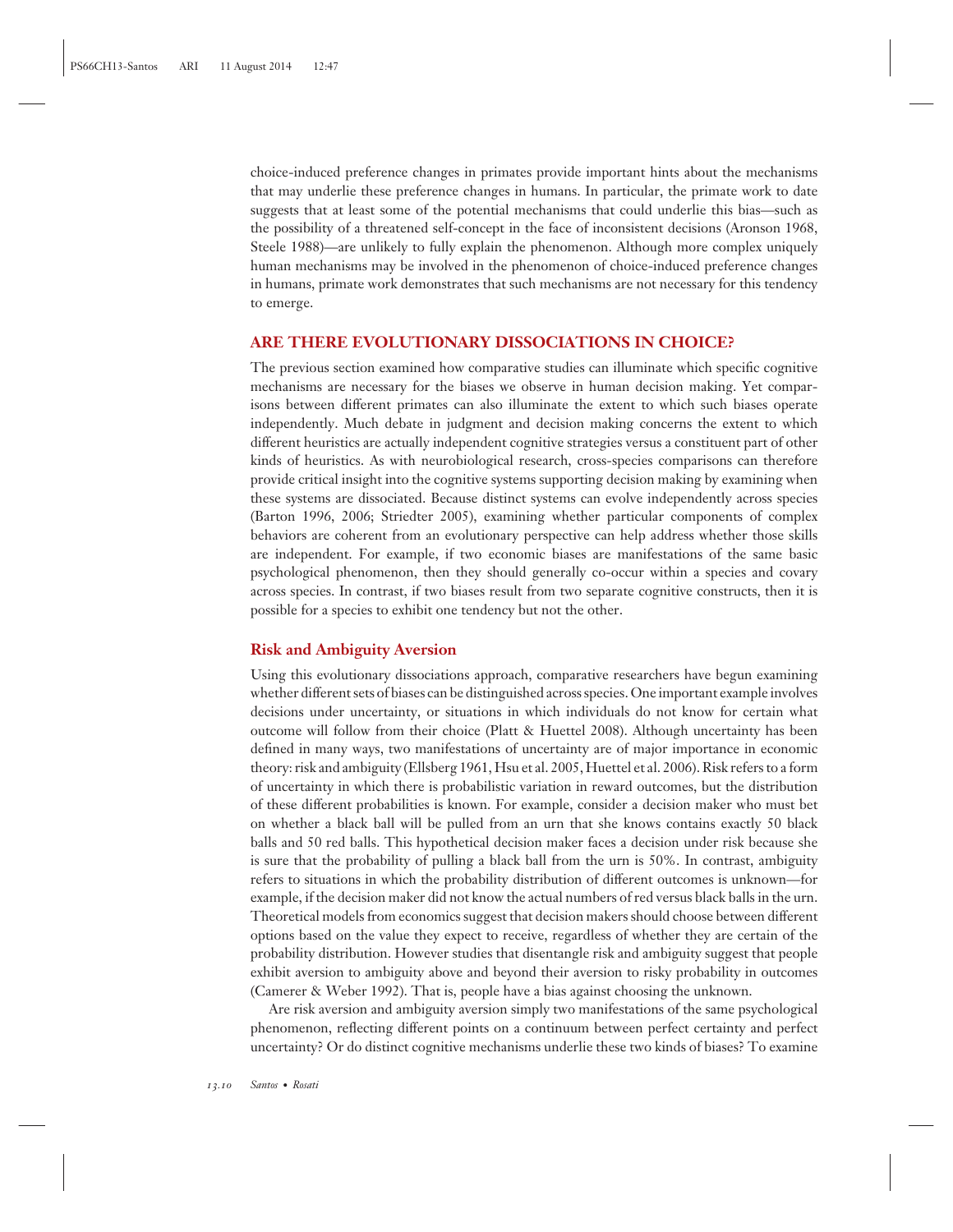this issue, comparative researchers have examined chimpanzees and bonobos, two closely related species. Several studies to date have shown that chimpanzees are more risk prone than bonobos are (Haun et al. 2011; Heilbronner et al. 2008; Rosati & Hare 2012, 2013). If risk aversion and ambiguity aversion are supported by the same system, then chimpanzees should also be more willing than bonobos to accept ambiguity when making decisions. To test this, Rosati & Hare (2011) presented chimpanzees and bonobos with a decision task in which a certain option was pitted against an alternative across four situations. In three trial types, apes had complete knowledge of the probability of receiving good rewards from the alternative: a 100% chance (good trials), a 0% chance (bad trials), and 50% chance (risk trials). In the fourth trial type, subjects faced ambiguity because they did not know which situation they were in (the apes' view of the potential payoffs was blocked before they chose). The critical question was how they responded to the ambiguous option in comparison to the risky option in which they had seen the possible outcomes. In fact, apes were less likely to choose the ambiguous option than the risky option, even though the ambiguous option was functionally equivalent to the risky option in terms of its average payoff. Yet a comparison of the two species showed that both chimpanzees and bonobos exhibited similar levels of ambiguity aversion when accounting for their different risk preferences. That is, although bonobos are more risk averse than chimpanzees are, they are not relatively more ambiguity averse. Similarly, although rhesus macaques are risk seeking under many circumstances (McCoy & Platt 2002), they also tend to exhibit ambiguity aversion (Hayden et al. 2010). Taken together, this work suggests that the cognitive system supporting risk preferences and the cognitive system supporting ambiguity preferences may be evolutionarily distinct and that these two heuristics are supported by separate cognitive mechanisms.

#### **Temporal and Effort Discounting**

Another area in which dissociations across species have provided insight into the cognitive mechanisms underlying economic biases concerns how individuals make trade-offs between the benefits and costs of acquiring resources. One such trade-off involves temporal costs: People tend to devalue rewards that are delayed and therefore are associated with a temporal cost (Frederick et al. 2002, Loewenstein et al. 2003). However, differences in the timing of benefits are just one type of cost that decision makers face—sometimes people pay costs not in terms of time but rather in terms of the amount of effort or work that is required to gain the reward (Rudebeck et al. 2006, Walton et al. 2007). For example, consider a man who is trying to lose weight. The man in question could try to achieve his goal by paying a temporal cost through changes in diet: foregoing the immediate temptation of a piece of cake now for the long-term benefit of health and longevity. But this hypothetical man could also make a different trade-off, accomplishing the same goal through effort costs: He could decide to exercise in order to avoid the temptation of being lazy and having a relaxing afternoon. Although both of these scenarios involve problems of temptation, the first involves a discounting problem presented in terms of time, whereas the other involves a discounting problem with a different currency, effort.

Are these situations the same: paying a cost to acquire a benefit? Or do these different decisions actually involve distinct cognitive systems? Although effort and time costs are often confounded in real-world situations (because effortful behaviors typically also take up time), recent comparative studies have revealed dissociations in terms of how different species treat these costs. Stevens and colleagues have compared temporal and effort discounting in cotton-top tamarins (*Saguinus oedipus*) and common marmosets (*Callithrix jacchus*), two closely related New World primates. When faced with delay costs when making temporal discounting choices, marmosets tend to outwait tamarins (Rosati et al. 2006, Stevens et al. 2005a). At first glance, this might suggest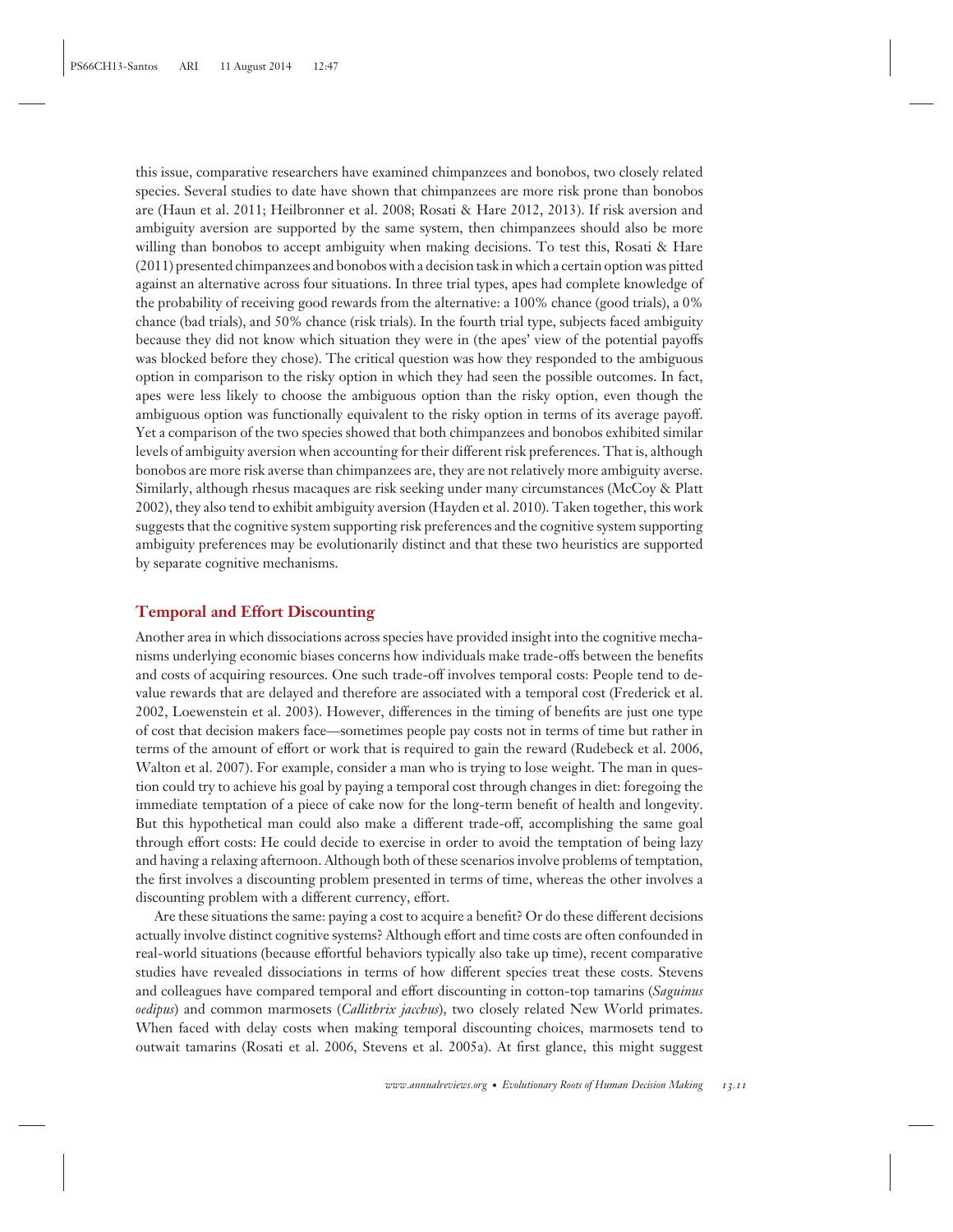that marmosets generally have a higher tolerance for decision costs. However, in another study tamarins and marmosets were presented with a decision in which rewards were displaced in space rather than time (Stevens et al. 2005b). Here, monkeys could either approach a smaller, closer reward or a larger reward that was farther away. In this context, tamarins were more willing than marmosets to travel longer distances to acquire food. That is, although marmosets were more willing to accept temporal costs than tamarins, tamarins were more willing to accept effort costs than marmosets. Indeed, marmosets avoided paying energetic costs to acquire larger rewards, even though the time necessary to travel to those locations was less than the durations they were quite willing to wait in the temporal tasks. This pattern of performance suggests that trade-offs involving delays and trade-offs concerning work effort are dissociable and can evolve independently (see also Kralik & Sampson 2012).

#### **CAN ANIMALS OVERCOME THEIR BIASES?**

Thus far we have reviewed cases in which work in nonhuman primates has illuminated the mechanisms underlying decision-making biases in humans. Yet although it is important to understand a particular bias, sometimes it is also critical to be able to intervene on biases once they have been identified. Although it may not always be possible to completely eradicate biases, work from psychology and behavioral economics has increasingly identified situations that encourage people to act against their typical dispositions (Thaler & Sunstein 2008). In this section, we therefore identify contexts that maximize nonhuman primates' abilities to overcome their biases, which we argue can provide new windows on when and why people succumb to their biases. In particular, we focus on several examples of how researchers are beginning to gain insight into the ways that primates solve problems of self-control.

#### **Intertemporal Choice**

Intertemporal choices—or decisions that involve trade-offs between the rewards accrued and the time spent waiting for them—are ubiquitous in human decision making. From decisions about dieting and health (as discussed previously) to decisions about saving money for retirement, humans are faced with decisions involving such temporal trade-offs across all domains of life. Decades of research with humans have revealed that people have a preference for immediate gratification: People tend to overvalue rewards they could have right now compared to rewards they must wait to acquire. This overvaluing of immediate rewards sometimes results in economically irrational preference reversals, in which a person's preferred option changes as access to both options is pushed farther into the future. For example, people tend to prefer receiving \$10 today to \$11 tomorrow but will also prefer receiving \$11 in 366 days to \$10 in 365 days. This pattern of preferences is inconsistent because the person must wait one extra day for the extra dollar in both cases (Frederick et al. 2002).

Despite the potency of our bias for immediate rewards in many situations, humans are quite skilled at holding out for future gains in some contexts—we can wait weeks or even months for larger rewards in certain situations (Rachlin 2000). Famous work by Mischel and colleagues (1989) has shown that an individual's ability to avoid temptation early in life is predictive of a suite of measures of adult success such as educational attainment, highlighting the importance of this skill for modern humans. Can animals overcome their bias for immediate gratification as well? Some of the first studies to examine this question focused on measuring discounting rates in more distantly related nonprimate species such as birds and rodents (Green et al. 1994, 2004; Mazur 1987; Rachlin 2000; Tobin & Logue 1994). These studies found that animals exhibited hyperbolic discounting patterns with inconsistent preferences, much like humans. However, these studies also observed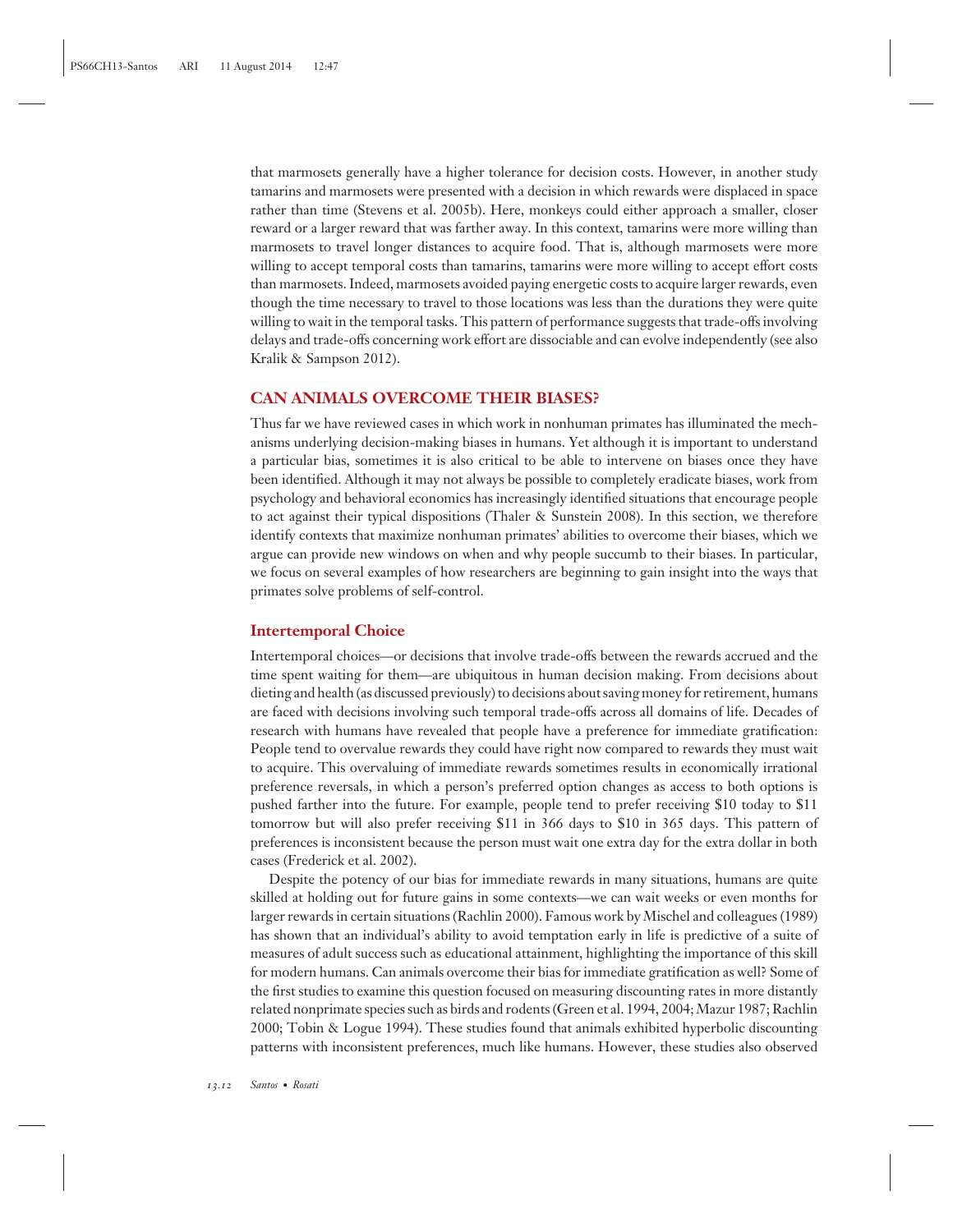that birds and rodents discounted the future much more steeply than humans did (for a discussion of differences in hyperbolic discounting rates in humans and other species, see Hwang et al. 2009). For example, when offered a choice between a smaller, sooner reward and a delayed reward that was three times as large, animals preferred the larger rewards when the delay was quite short. However, if the delay was increased—so that animals had to wait in the range of 10 seconds they switched to preferring the immediate alternative. These results have been used as evidence that nonhumans are even more biased toward pursuing immediate gratification than are humans (although see later sections for a discussion of the potential biological rationality for such seemingly shortsighted decision rules). Indeed, this pattern of results suggests that nonhumans sometimes act as though rewards that are delayed more than a few seconds do not even exist. More broadly, these findings concord with theoretical claims that humans are unique in their ability to engage in prospection and consider the future impact of our actions (McClure et al. 2004; Roberts 2002; Stevens & Stephens 2008; Suddendorf & Corballis 2007a,b).

But is this bias toward the immediate reward true of nonhuman primates as well? Some studies indicate that nonhuman primates may also have difficulties waiting for larger payoffs. For example, when long-tailed macaques (*Macaca fascicularis*) are presented with a delay-adjusting task—in which the delay to receive a larger reward is systematically adjusted over trials until the individual chooses equally between the smaller reward and larger reward that offers three times as much—they are willing to wait approximately 40 seconds for the delayed reward before they switch to preferring the smaller, immediate reward (Tobin et al. 1996). Cotton-top tamarins and common marmosets show even less willingness to wait—they hold out less than 10 to 20 seconds across individuals before succumbing to the temptation of an immediate reward compared with a delayed reward that is three times as large (Stevens et al. 2005a). These studies of monkeys' immediacy bias fit with a long-standing claim that humans may be unique in their capacity to overcome a bias for succumbing to immediate gratification. However, more recent work examining great apes, our closest living relatives, suggests that at least some primates are quite skilled at foregoing immediate temptation in order to reap future riches. For example, Beran and colleagues (Beran 2002, Beran & Evans 2006, Beran et al. 1999) have shown that apes can exhibit high levels of patience in delayof-gratification tasks if doing so pays off. In one task, Beran and colleagues allowed chimpanzees to decide when to take a reward that accumulated slowly over time: More rewards would continue to accumulate as long as the ape could resist touching them, similar to the tasks developed for use with children by Mischel and colleagues (1970, 1972, 1989). Surprisingly, Beran and colleagues observed that apes were sometimes able to wait upward of 10 minutes to increase their payoffs.

Across the diverse set of tasks devised to study patience in nonhumans (Addessi et al. 2013), apes are consistently more willing to wait than are other primates when tested on matched comparisons. For example, apes outwait monkeys on accumulation tasks (Evans & Beran 2007b, Evans et al. 2012, Parrish et al. 2014, Stevens et al. 2011), exhibit higher indifference points in delay-adjusting tasks compared with a variety of monkey and lemur species (Addessi et al. 2011, Amici et al. 2008, Rosati et al. 2007, Stevens et al. 2005a, Stevens & Muhlhoff 2012, Tobin et al. 1996), and wait longer than monkeys in exchange situations (Dufour et al. 2007; Pelé et al. 2010, 2011; Ramseyer et al. 2006). Even more remarkable, however, is the fact that great apes appear to overcome their biases toward immediate rewards using some of the same self-control strategies as humans do. For example, chimpanzees will spontaneously exhibit self-distraction behaviors, such as looking away from an accumulating reward or playing with toys, in order to refrain from temptation while waiting (Evans & Beran 2007a). These behaviors are quite similar to those of human children, who find that self-control is more difficult when they attend to the arousing motivational qualities of food rewards and are more successful when they are able to distract themselves (Mischel & Ebbesen 1970, Mischel et al. 1972). Further converging evidence that apes are capable of thinking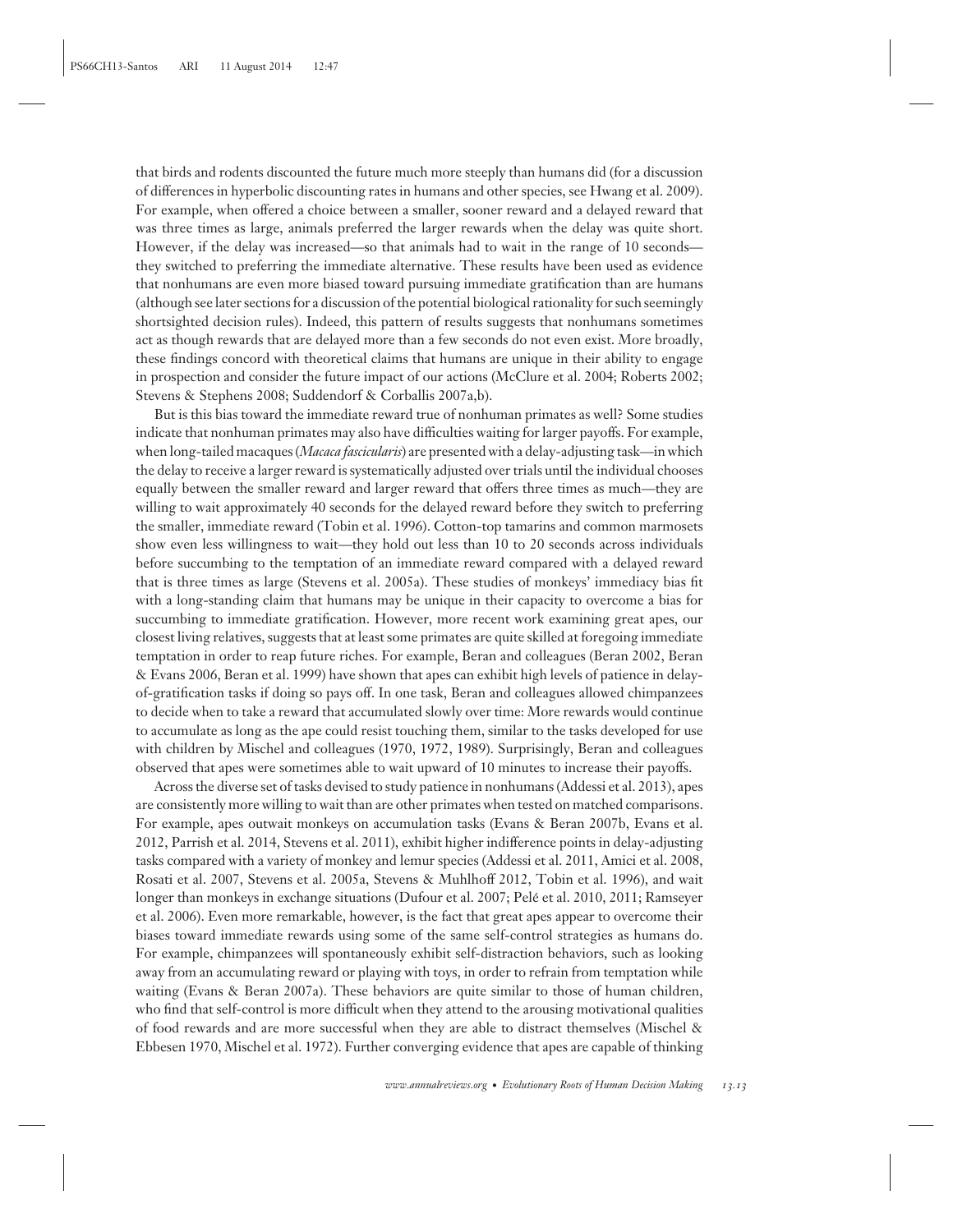about their future selves comes from planning studies in which apes must anticipate that saving a tool now will allow them to use it in the future. Indeed, some apes successfully plan to use a tool as long as 14 hours in advance (Mucalhy & Call 2006; see also Osvath & Osvath 2008). Overall, these results suggest that humans and other great apes may share similar capacities to overcome immediate temptation and to act in ways that benefit their future selves as well as similar strategies for doing so.

## **Self-Control and Abstract Rewards**

Intertemporal choices present a conflict between one's prepotent desire for immediate satisfaction and the goal of maximizing one's total payoffs. Viewed in this light, the bias toward immediate rewards may be just one of a larger group of self-control biases that individuals must overcome in order to make effective decisions. Are nonhuman primates able to overcome biases of self-control more generally, and what strategies do they use to do so? To examine this, comparative psychologists have developed several nonverbal tasks aimed specifically at exploring whether primates can overcome their prepotent biases. One of the most famous of these methods is known as the reverse contingency task—a situation that requires primates to inhibit their bias to approach the best of possible rewards. In one version of this task, Boysen and colleagues (Boysen & Berntson 1995; Boysen et al. 1996, 1999) gave chimpanzees a choice between different sizes of foods, and the trick was that chimpanzees had to point to the reward they did not want in order to get the reward they did want. Chimpanzees therefore could only succeed in this task if they found ways to inhibit their prepotent response to point at the larger reward and instead point at the smaller reward. In their initial study, Boysen and colleagues found that chimpanzees were unable to overcome their bias to reach for the best reward, thus failing to get the best food in this task. Since then, researchers have assessed the performance of numerous primate species on this task, and their results suggest that this bias to reach for a preferred reward is one that is quite difficult for most primate species to overcome (Anderson et al. 2000, Genty et al. 2004, Kralik 2005, Shifferman 2009, Uher & Call 2008).

Are there psychological strategies that allow primates to overcome their initial biases and maximize their rewards in the reverse contingency task? The chimpanzee studies by Boysen and colleagues suggest one answer: Although chimpanzees showed poor performance when making decisions about food, the same chimpanzees succeeded when faced with symbolic representations of the rewards. For example, chimpanzees that had been previously trained to comprehend Arabic numerals were tested on the reverse contingency task both when faced with real pieces of food and when choosing between Arabic numerals (that symbolized different amounts of food). When tested on the symbolic version of the task, chimpanzees were better able to control their initial bias to point toward the visibly bigger option (Boysen & Berntson 1995; Boysen et al. 1996, 1999). More recent studies have shown that other primate species also improve on reverse contingency tasks when they do not have immediate visual access to the rewards. For example, primates are more successful when they have learned that certain cues (such as color) predict different amounts of food (Anderson et al. 2000, Genty et al. 2004, Kralik 2005, Uher & Call 2008, Vlamings et al. 2006) or when they make choices about food rewards symbolized by different tokens (Addessi & Rossi 2011). Together, these tasks suggest that primates can succeed in inhibiting their prepotent response biases when they are not directly confronted with visible food rewards. In this sense, other primates perform much like the children in Michel and colleagues' studies (Mischel & Ebbesen 1970; Mischel et al. 1972, 1989): Both children and primates can overcome their biases by diverting their attention from the salient aspects of the rewards in front of them.

Does the success of primates at using symbols to solve reverse contingency tasks also translate into improvements in their ability to delay gratification more generally? Here results are less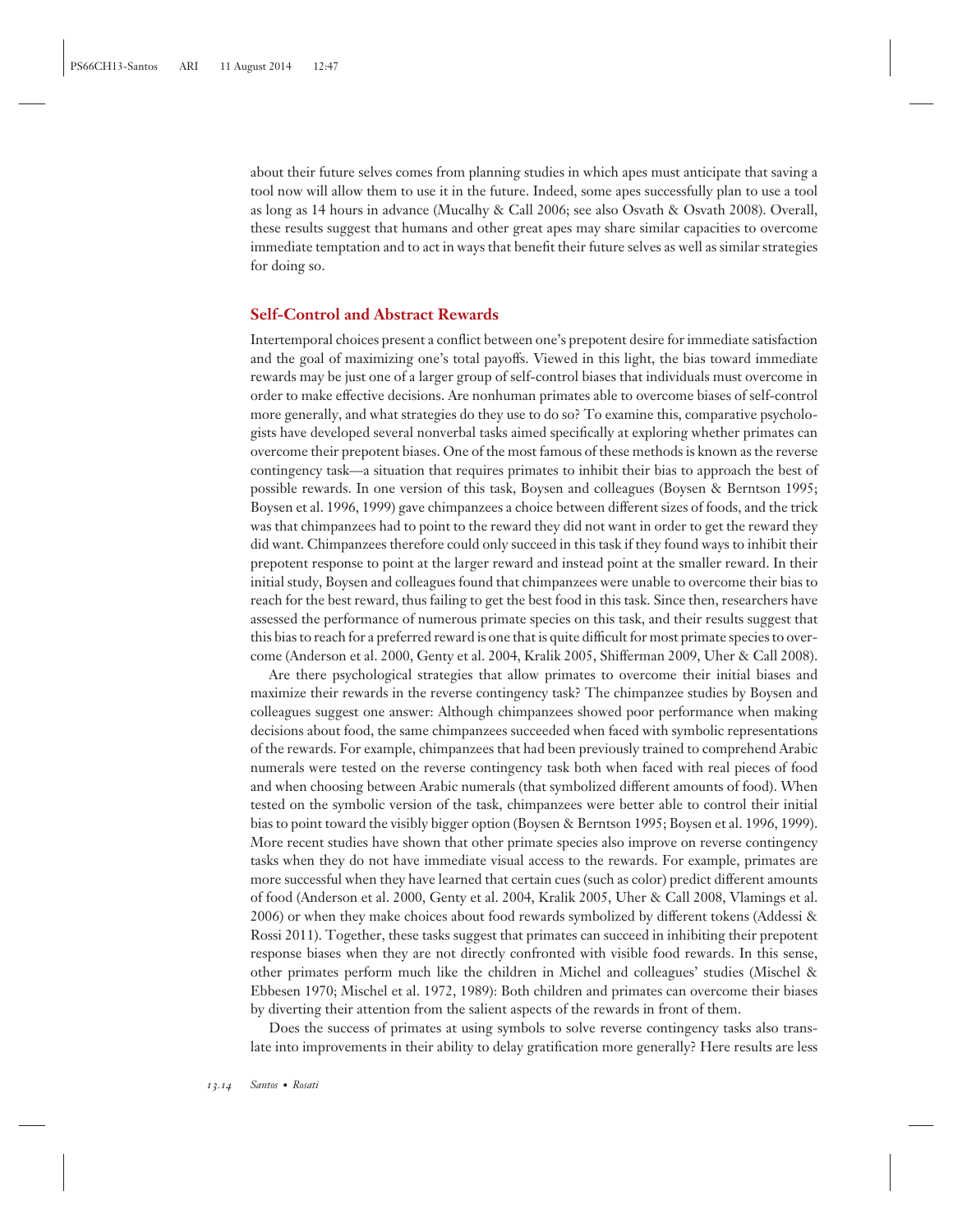conclusive. For example, Evans and colleagues (2012) presented chimpanzees and capuchin moneys with the delay-of-gratification task described previously. In this comparison, chimpanzees and capuchins were faced with accumulating food versus accumulating symbolic tokens (which could then be traded for food). Chimpanzees exhibited a similar ability to wait regardless of which item was accumulating, but capuchins waited significantly longer when tested with food than when tested with tokens. Similarly, capuchins were somewhat more willing to wait for food rewards than various types of tokens in a temporal choice task (Addessi et al. 2014). Overall, these results suggest that although abstract rewards can sometimes allow primates to overcome their prepotent biases, they may not improve primates' self-control in all contexts. These results also highlight a critical difference between the methods used to test decision-making biases in humans and those used to test other primates: Whereas human tasks typically require participants to make choices involving abstract rewards such as money, nonhuman studies typically require that participants make choices about biologically relevant rewards such as food, which may involve different motivations or reward salience. Indeed, these differences in reward type could be one reason why humans seem better able than other primates to inhibit their prepotent responses in many contexts.

Given that primates sometimes show improved self-control when making decisions about abstract rewards (such as in the reverse contingency task) but more inconsistent responses in other situations (such as when foregoing their bias toward an immediate reward), this raises an important question: Do nonhuman primates represent abstract rewards such as tokens in the same way as humans represent money? Early comparative research illustrated that primates can learn to treat tokens as rewards (Cowles 1937, Kelleher 1957, Wolfe 1936), and more recent work has shown that primates can recognize that different tokens can take different values as well as flexibly compare them quantitatively (Addessi et al. 2007). However, important differences exist between how primates treat these abstract tokens and how humans represent money (for reviews of the psychology of money in humans, see Lea & Webley 2006; Vohs et al. 2006, 2008). For example, humans recognize that money can be stored and that it holds its value over time, but to date there is little evidence that primates can represent tokens as a storable resource (but see Sousa & Matsuzawa 2001). Moreover, money facilitates efficient trades between individuals who differ in the goods that they have and the goods they want (Davies 2002), but primates seem to be unable to engage in more human-like exchange. For example, chimpanzees prefer a high-value token that can be used to acquire a more preferred food over a 'low-value' token that can be used to acquire a less-preferred food—even when the preferred food is unavailable and the highvalue token therefore is worthless (Brosnan & de Waal 2004, 2005). There is also limited evidence that primates will exchange tokens with other conspecifics when it is beneficial to do so. Rather, nonhuman primate exchange seems highly dependent on the presence of human experimenters (Brosnan & Beran 2009, Dufour et al. 2009, Parrish et al. 2013, Pele et al. 2009, Tanaka & ´ Yamamoto 2009). Together, these findings suggest that primates do not represent tokens in the rich and flexible way that humans represent money. Consequently, abstract rewards may be a less potent solution for overcoming self-control biases in animals than in humans.

#### **ARE SOME "IRRATIONAL" BIASES ADAPTIVE?**

From the review presented above, it is clear that nonhuman primates exhibit many of the same economic biases that are seen in humans; various other species are loss averse and reference dependent, exhibit endowment effects and peak-end biases, and sometimes fall prey to the availability of small but immediate rewards. Yet these widely shared choice patterns are also thought to be irrational by many psychologists and economists (for a discussion of this issue, see the debate between Gigerenzer & Goldstein 1996 and Kahneman & Tversky 1996). The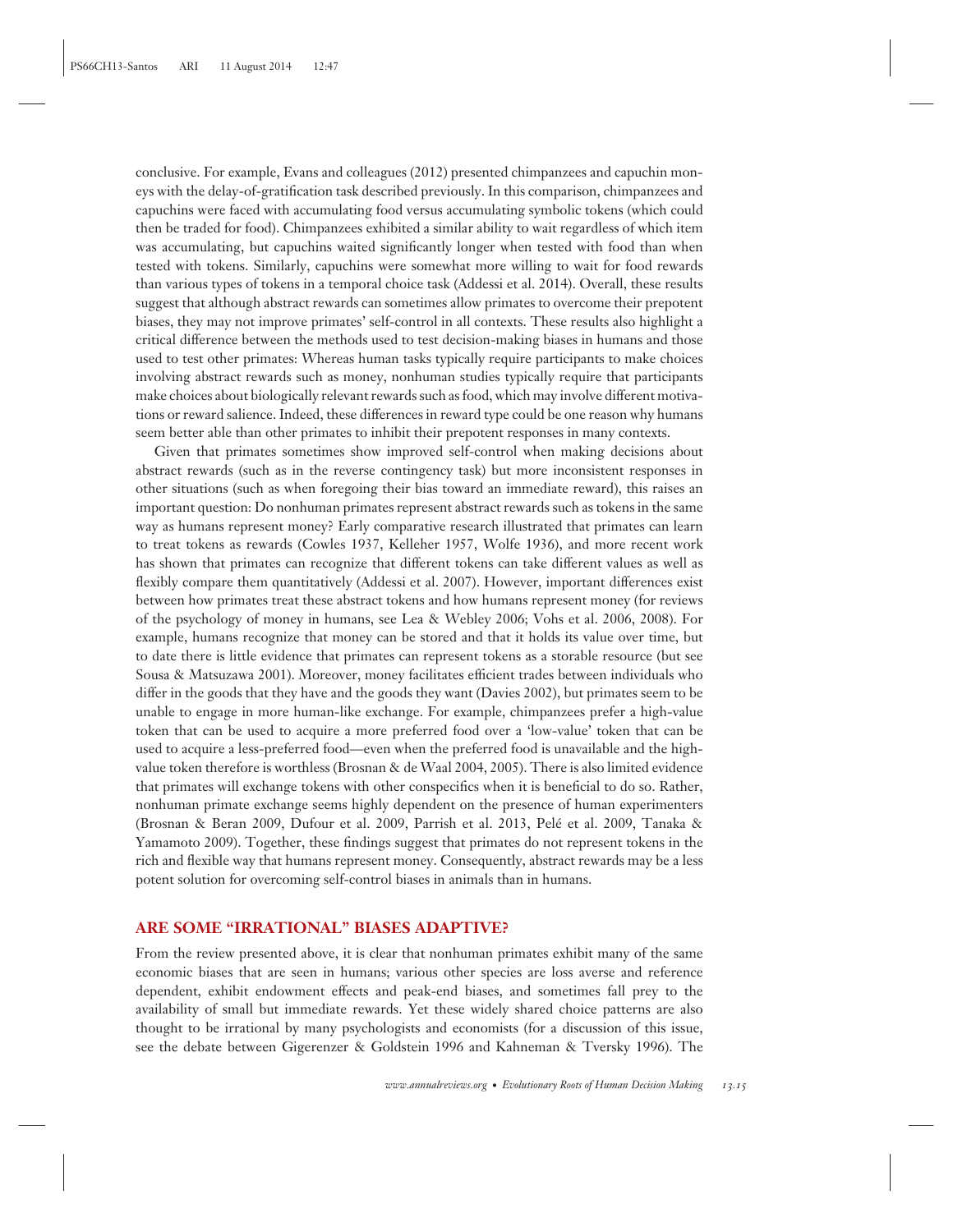question of why individuals show these so-called irrational biases is difficult to answer when considering just the human species, but it becomes even more puzzling when viewed from an evolutionary perspective. Why would such error-prone decision-making capacities evolve and be maintained across numerous species, including our own?

We argue that the answer to this question lies in thinking more critically about whether these decision-making biases actually constitute errors or irrationalities in the first place. Humans and animals are thought to exhibit a bias when their patterns of decision making violate principles of economic rationality—that is, when their choices do no concord with theoretic axioms defining how an ideal decision maker should behave to maximize utility. But these same patterns of decision making may actually accord with principles of biological rationality. For example, individuals may act in a way that maximizes fitness from the perspective of natural selection, or they may use strategies that display good fit with the environment in which they evolved. Considering the biological consequences, or functions, of different choice strategies, can therefore illuminate psychological investigations into the mechanisms supporting these behaviors.

## **Redefining Optimality**

Economics and biology have a core commonality: Both fields assume that optimal behavior should maximize some currency (Hammerstein & Hagen 2005). Economic theory consists of a series of mathematical axioms describing how people should act to maximize their personal utility or goodness (von Neumann & Morgenstern 1947). According to rational choice theory, one important component of maximizing utility is consistency: If a decision maker has a certain preference in one context, then that individual should exhibit this same preference in another context (Shafir et al. 2002; Waite 2001a,b). Thus, many of the biases discussed previously violate rational choice theory because decision makers do not have consistent preferences. For example, humans and capuchins prefer to play it safe for gains, but gamble for losses—even though the utility (as indexed by the amount of food or money received) in both contexts seems identical (Lakshminarayanan et al. 2011, Tversky & Kahneman 1981). Similarly, humans and other animals have a preference for immediacy, but this preference reverses when all possible alternatives are pushed into the future (for example, Frederick et al. 2002).

Evolutionary theory also assumes that organisms try to maximize a currency. However, the important currency for biological analysis is not an animal's (subjective) utility but rather its reproductive fitness. Thus, biological models focus on how choices influence an animal's reproductive success over the life span. Importantly, natural selection does not need to prioritize consistency in the way rational choice theory does. Fitness is not an intrinsic characteristic of a particular individual—it is a measure of success relative to other variants in the population. Moreover, from the perspective of natural selection, it is critical to examine the actual consequences of different strategies across contexts rather than whether such strategies are internally consistent. Indeed, sometimes it may be biologically rational for organisms to express inconsistent preferences if those preferences work to maximize fitness. In this way, inconsistent "biased" preferences can be optimal in the sense that they produce the best-case behavior from a biological perspective (Kacelnik 2006, Model. Anim. Decis. Group et al. 2014). Theoretical models in behavioral ecology also account for the real-world complexity seen in natural environments and support the claim that decision-making strategies should be sensitive to contextual information across many contexts (Houston 1997; Houston & McNamara 1999; Houston et al. 2007a,b; Rosati & Stevens 2009).

When these context-sensitive models are tested in experimental studies, behavioral ecologists have found that a variety of bird and insect species exhibit relevant shifts in their choices depending on the context (Kacelnik & Marsh 2002, Pompilio et al. 2006, Schuck-Paim & Kacelnik 2002,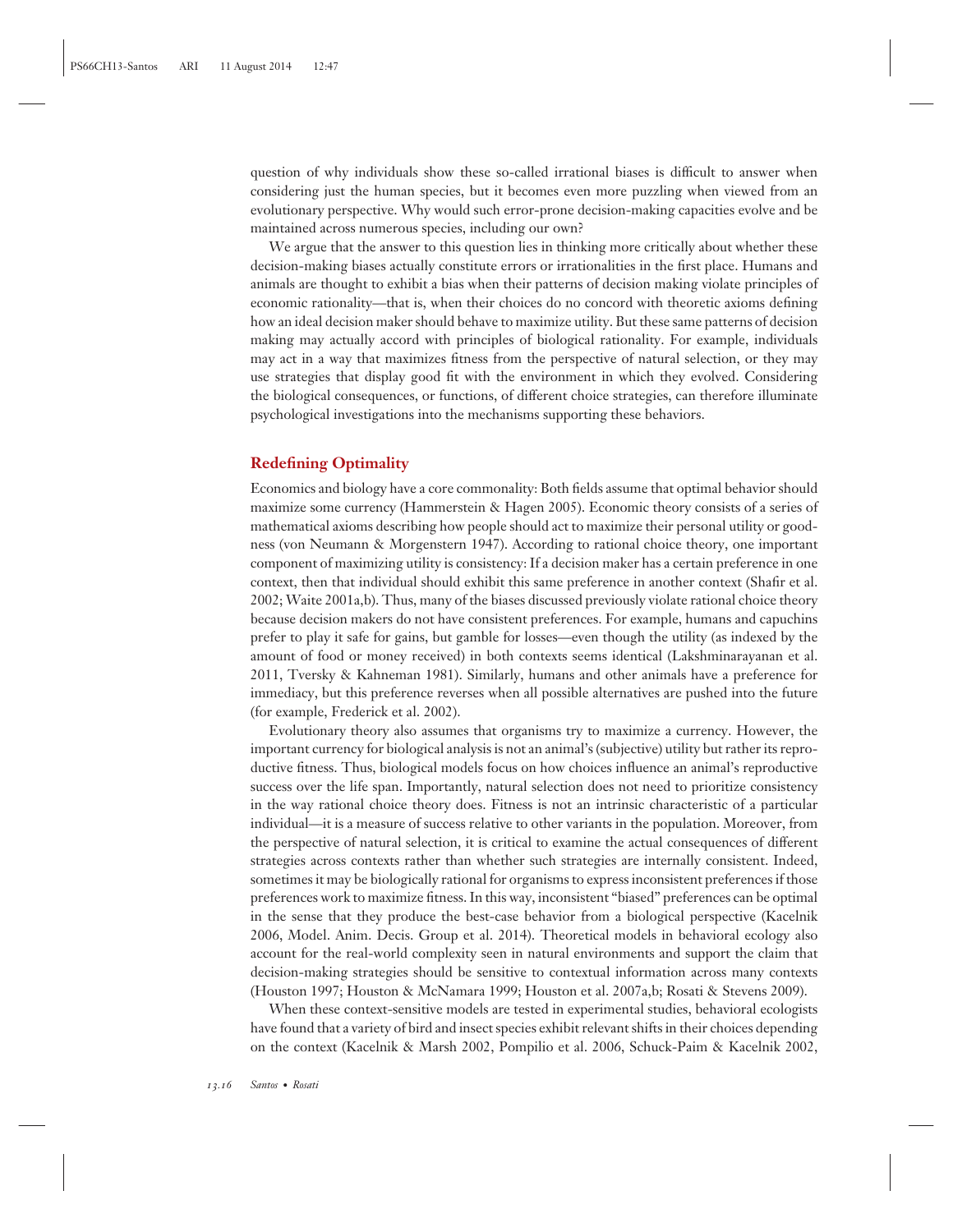Schuck-Paim et al. 2004). One important piece of contextual information identified by behavioral ecologists (but often absent from economic models) is energetic state or satiation level (Pompilio et al. 2006, Schuck-Paim et al. 2004). Animals sometimes show state-dependent preferences because the impact of energetic increases on an individual's fitness is not linear: A given unit of food has a large impact on individuals in a low state, but there are diminishing returns when the individual is already in a high state. Thus, many of the seemingly irrational inconsistent preferences that animals (and humans) exhibit—such as risk preferences that change across contexts—might actually be fitness maximizing from a biological optimality perspective.

The biological view also allows for a different explanation of primates' decision-making biases: Some biases may not be optimal per se but may instead represent the best possible solution given the other sorts of computational limitations real organisms must face. Organisms often lack the time and information-processing capacity necessary to determine perfect mathematically accurate solutions to different decision problems. Consequently, it makes reproductive sense for individuals to use less computationally intensive heuristics that occasionally get the answer wrong but mostly get it right (Gigerenzer & Selten 2001, Gigerenzer et al. 1999, Tversky 1969). That is, biased decision-making mechanisms might not be perfect but still might be good enough to work properly in most real-world circumstances given the environments animals typically face. Under this view, biased heuristics still cause "irrational" decisions, as organisms may not be making choices in a way that a decision maker with perfect knowledge and infinite time might. However, such decision rules are still the best solution that natural selection can achieve given constraints.

This biological view has some important implications for evaluating why such decision-making biases may have evolved in the first place. Consider the example of the bias toward immediate rewards that we discussed previously.Many studies of self-control suggest that organisms maximize their utility overall by acquiring the most possible rewards, and thus failures to do so represent an irrational bias for immediate gratification. However, the pitfalls of always waiting for the largest reward are clear when taken to the extreme. Consider the situation of a foraging animal choosing what food resource to pursue. Holding out for a larger, delayed reward might be a good strategy if it only involves giving up a few minutes of time, but foregoing immediate temptation might not be such a good idea if it requires waiting years for the payoff. In such extreme cases, decision makers may die of starvation waiting for the windfall. As this example suggests, a biological perspective indicates that individuals should not try to maximize the amounts of rewards they acquire over their entire life—extreme patience risks the possibility of huge windfalls that are delivered too late to be of use. A better strategy might be to maximize one's own rate of consumption over some more biologically relevant interval. This means that organisms may sometimes prefer immediacy for biologically rational reasons (Fawcett et al. 2012, Kacelnik 2003, Stephens & Anderson 2001, Stephens et al. 2004). This view also predicts that individuals might ignore certain temporal periods when making decisions because those periods do not factor into their biologically relevant rate-maximization calculations (Bateson & Kacelnik 1996, Blanchard et al. 2013, Rosati et al. 2006, Stephens & McLinn 2003). Indeed, humans also seem to exhibit temporal strategies that allow them to maximize rate of gain by preferring immediate options when it is optimal to do so (Schweighofer et al. 2006). As this example suggests, the optimal biological solution to problems involving temporal trade-offs does not necessarily accord with the solution that rational choice models predict is the most rational.

#### **Biases in Comparative Perspective**

Assessing the biological rationality of decision making also highlights the importance of understanding the context in which particular choice strategies are used. One such approach for assessing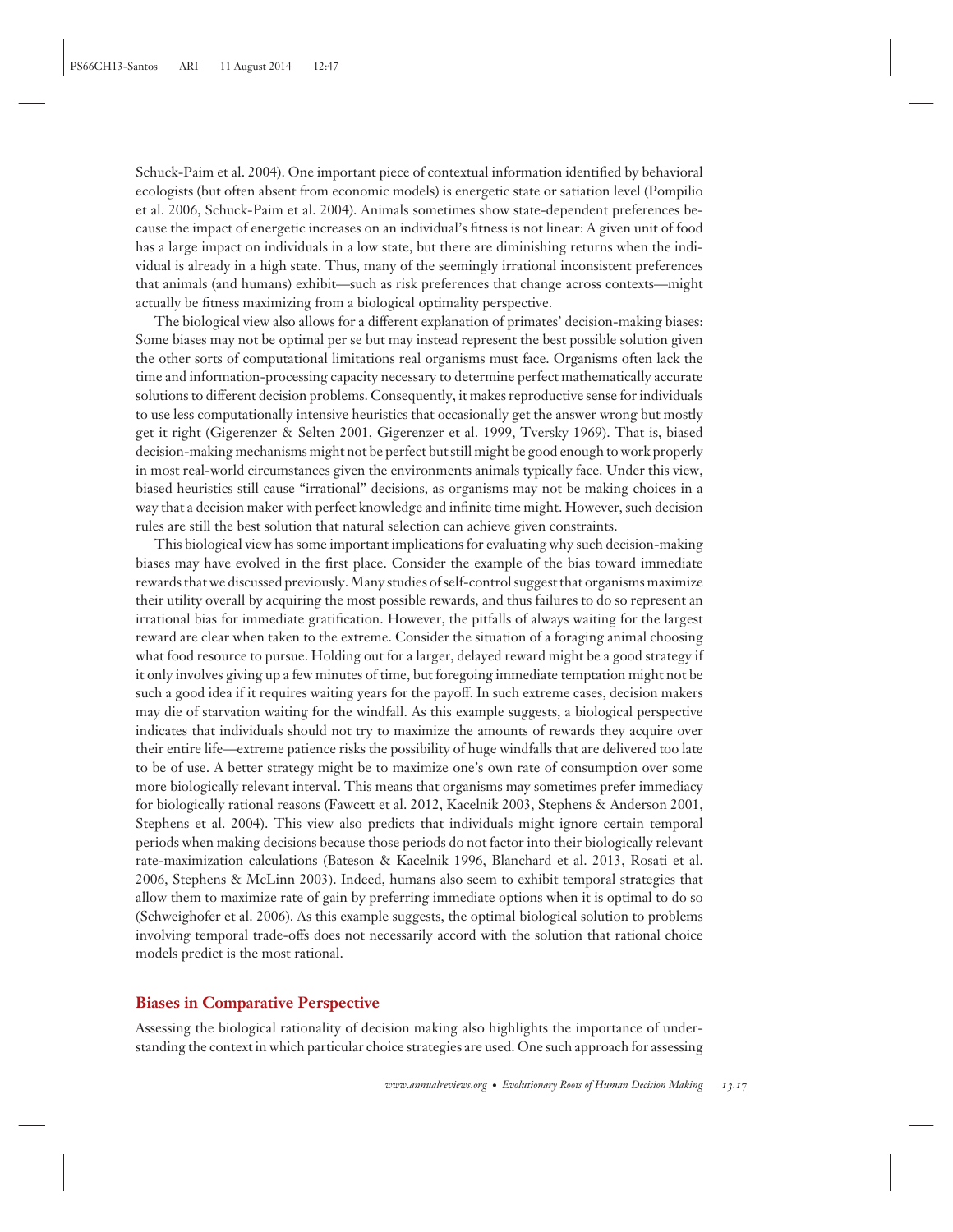the relationship between decision making and environments is the comparative method, one of the powerful tools in evolutionary biology. The comparative method can help identify the influence of natural selection and assess the potential adaptive value of different traits by relating the traits of different organisms to differences in their ecological or social niche (Clutton-Brock & Harvey 1979, Endler 1986, Mayr 1982). In terms of cognitive traits such as decision-making strategies, this comparative method involves relating variation in choice strategies between species to differences in those species' natural history (MacLean et al. 2012). Specifically, researchers can test whether different animals show specific choice biases that are tailored to their particular environments and social problems (sometimes referred to as ecological rationality).

Is there evidence that primates' decision-making biases vary with their socioecology? Increasing evidence suggests that differences in species' biases might map on to differences in their ecology. To take one example, different species show variation in how susceptible they are to the temptation of immediate rewards. As described previously, two species of New World primates—cotton-top tamarins and common marmosets—show different patterns of choice in temporal and spatial discounting. Whereas marmosets are more willing to wait out temporal delays to acquire larger rewards, tamarins are more willing to travel longer distances (Rosati et al. 2006; Stevens et al. 2005a,b). Importantly, tamarins and marmosets are closely related species that have similar body sizes, live in similar pair-bonded groups with cooperative breeding, and even consume similar types of foods. But there is one major difference in these two species' ecologies: The diets of these species vary in their dependence on gum versus insects. Marmosets are obligate gummivores with specialized dental and gut adaptations to allow them to gouge holes in trees so they can access the gum or sap inside after it leaks out (Stevenson & Rylands 1988). Thus, marmosets spend much of their time waiting for sap to exude from trees. Tamarins, in contrast, only feed on gum opportunistically. Instead, tamarins spend more time ranging in order to locate fruit and insects—more ephemeral resources. The differences in these species' decision-making strategies that we described previously now makes more sense in light of their feeding ecology: Marmosets might need greater tolerance for temporal delays in order to acquire gum, whereas tamarins might need the motivation to travel large distances to find their most important food resources. That is, differences in these species' typical diet may drive the differences seen in their respective decision-making biases.

Studies of ape decision making also support the hypothesis that differences in biases may be related to a species' natural history. Chimpanzees and bonobos—our two closest living relatives diverged from each other less than one million years ago (Won & Hey 2005). Despite their evolutionary relatedness, these two species differ in their feeding ecology (Kano 1992; Malenky & Wrangham 1993; White 1989, 1998; White & Wrangham 1988; Wrangham & Peterson 1996). Relative to bonobos, chimpanzees live in environments that exhibit more risk (as evidenced by more seasonal variation and a greater dependence on risky hunting) and more temporal costs (as evidenced by longer search times between patchy resources and their use of temporally costly extractive foraging techniques). Moreover, some researchers have argued that these ecological changes account for differences in these species' social behaviors (Hare et al. 2012, Parish 1996, Wrangham 2000,Wrangham & Peterson 1996,Wrangham & Pilbeam 2001). In terms of decision making, these ecological data further predict that chimpanzees and bonobos should differ in their willingness to accept risk and put up with temporal costs to acquire rewards. Indeed, increasing evidence indicates that although chimpanzees and bonobos generally show quite similar patterns of cognitive skills (Herrmann et al. 2010), they exhibit a suite of differences in their decision-making biases. In particular, chimpanzees are more risk seeking and more patient than bonobos are (Haun et al. 2011; Heilbronner et al. 2008; Rosati & Hare 2012, 2013; Rosati et al. 2007), which concords with the greater variation and temporal delays chimpanzees are thought to face in the wild. Taken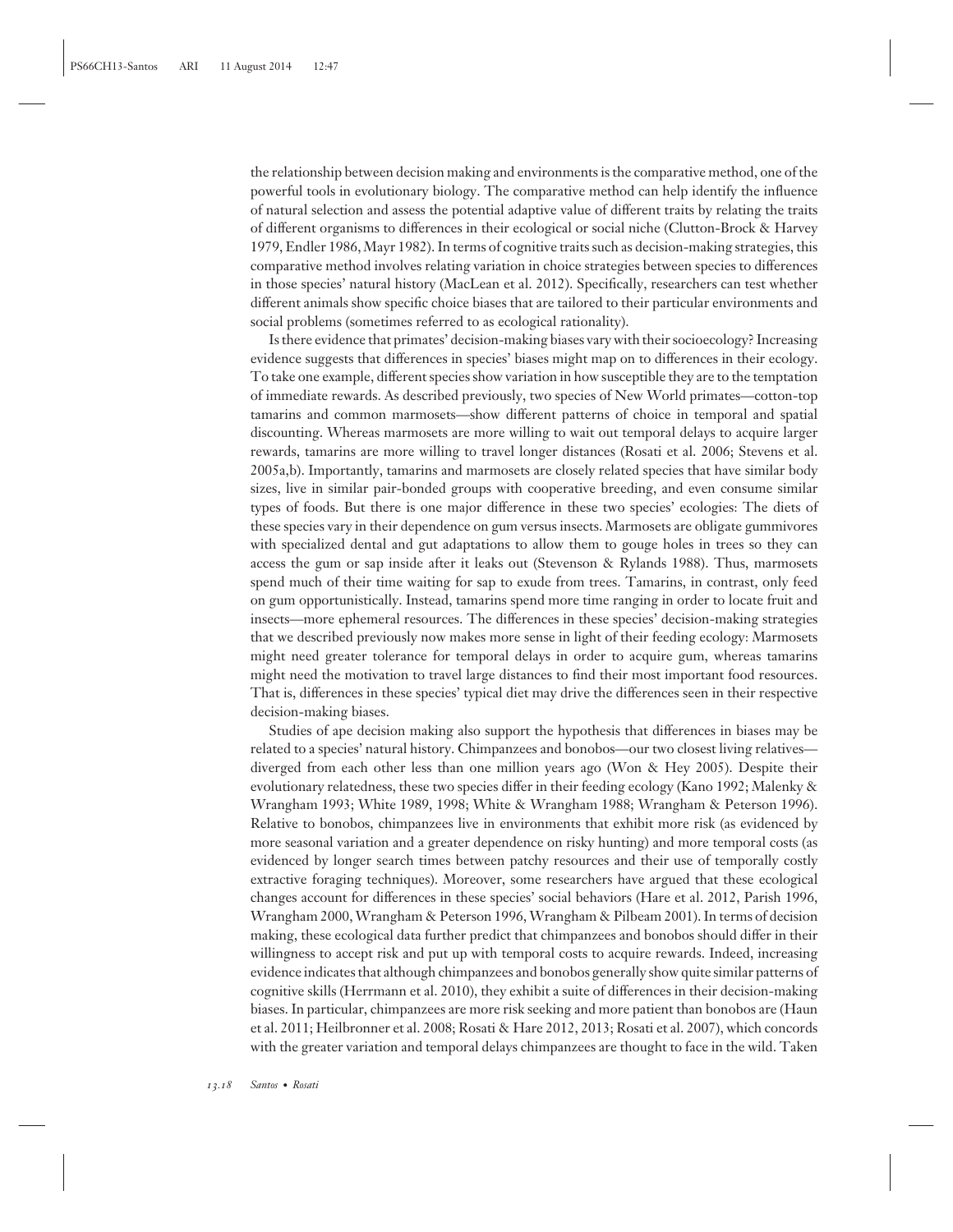together, these studies indicate that the different economic biases seen in different species may in fact be tailored to their socioecological context (see also Stevens 2014). As such, comparative studies suggest that violations of economic "rationality" might actually reflect rational responses to that species' natural history.

# **CONCLUSIONS**

The goal of this review was to examine the potential commonalities—and differences—between human and nonhuman primate decision making. We first reviewed evidence concerning whether nonhuman primates exhibit the sort of heuristics and biases readily observed in human choice behavior. We have argued that many primate species show biases that are qualitatively similar to those shown by humans in classic judgment and decision-making studies. Indeed, biases ranging from framing, choice-induced preference changes, peak-end heuristics, the endowment effect, and ambiguity aversion all seem to affect the choices of our primate relatives in much the same way that they affect human choices. That is, many of the classic biases that fill textbooks are not solely the hallmark of human decisions but rather are widely shared with other primate species.

In exposing these commonalities between human and nonhuman choice biases, we also hope to have provided new insight into the nature of human decision biases as well as how these biases got to be there in the first place. First, we have argued that understanding patterns of decision making in other primates can help identify the sorts of cognitive mechanisms that underlie human choice biases. Indeed, we have argued that comparative studies may be especially useful in constraining hypotheses about the types of psychological capacities that likely underlie behavioral biases in humans. Second, we have explored how comparative studies of related primate species can provide new insight into the mechanisms underlying human decision making by revealing evolutionary dissociations in biases. That is, comparative studies can disentangle whether some decision biases are manifestations of a single cognitive mechanism or whether they instead depend on distinct mechanisms that can vary independently across species. Third, we examined the contexts that allow some primates to overcome their biases, particularly in the domain of biases related to immediate gratification and self-control. Finally, we examined how evolutionary theory provides insight into the origins of decision biases as well as how comparative studies that relate decision strategies to particular ecological contexts can provide new insights into the biological function of these strategies. In doing so, we have questioned whether it is always appropriate to call these strategies irrational. Indeed, increasing evidence suggests that many biases that look irrational (from the perspective of rational choice theory) may be quite rational from the perspective of biology.

Although more work remains to be done in terms of understanding the phylogenetic origins of human judgment and decision-making biases, we hope this review has demonstrated the unique way that the comparative approach can inform our understanding of the psychology underlying human choice biases. We anticipate that understanding the biased decisions of some of our closest relatives can continue to provide an important empirical tool for judgment and decision-making researchers. By understanding how other species' choices go awry, we may be better able to both understand and improve the decisions of our own species.

#### **SUMMARY POINTS**

1. Nonhuman primates exhibit many human-like economic biases, including framing effects, peak-end effects, endowment effects, and a preference for immediacy.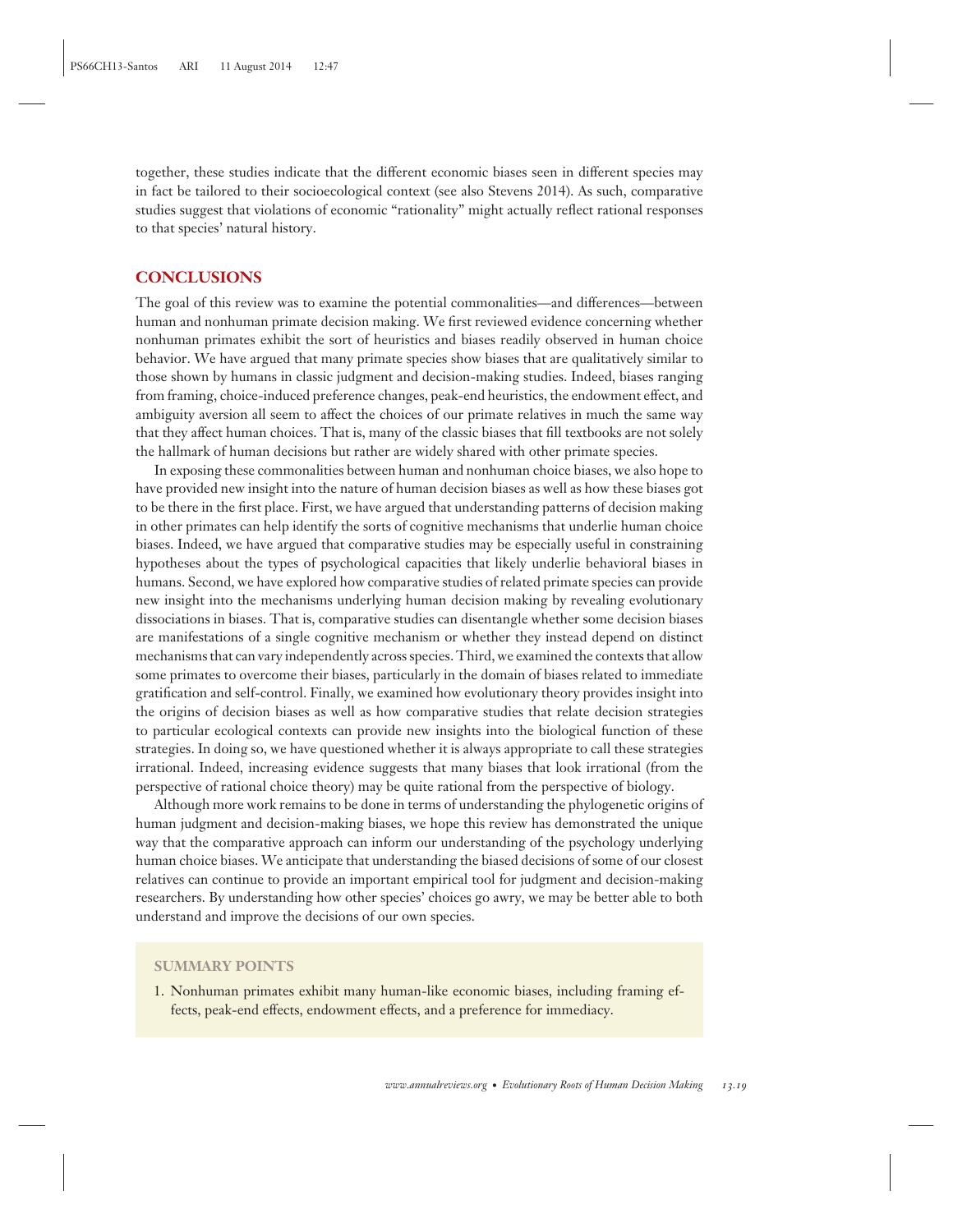- 2. Comparative research can pinpoint which aspects of human decision making are widely shared with other primates or are unique to our species.
- 3. Other species exhibit similarities and differences relative to humans in both their experiences and cognitive abilities, so primate studies can disentangle the psychological mechanisms that generate different biases.
- 4. A comparative perspective on decision making can illuminate whether some human economic biases are biologically rational.

# **DISCLOSURE STATEMENT**

The authors are not aware of any affiliations, memberships, funding, or financial holdings that might be perceived as affecting the objectivity of this review.

# **ACKNOWLEDGMENTS**

We thank Daeyeol Lee and the members of the Yale Comparative Cognition Laboratory for helpful comments and discussion on an earlier version of the manuscript. L.R.S. was supported by a McDonnell Scholar Award and Yale University. A.G.R. was supported by an NIH grant (R01MH096875).

#### **LITERATURE CITED**

- Abe H, Lee D. 2011. Distributed coding of actual and hypothetical outcomes in the orbital and dorsolateral prefrontal cortex. *Neuron* 70:731–41
- Addessi E, Bellagamba F, Delfino A, De Petrillo F, Focaroli V, et al. 2014. Waiting by mistake: Symbolic representation of rewards modulated intertemporal choice in capuchin monkeys, preschool children, and adult humans. *Cognition* 130:428–41
- **Addessi E, Crescimbene L, Visalberghi E. 2007. Do capuchin monkeys (***Cebus apella***) use tokens as symbols?** *Proc. R. Soc. B* **274:2579–85**
- Addessi E, Paglieri F, Beran M, Evans T, Macchitella L, et al. 2013. Delay choice versus delay maintenance: different measures of delayed gratification in capuchin monkeys (*Cebus apella*). *J. Comp. Psychol.* 127:392–98
- Addessi E, Paglieri F, Focaroli V. 2011. The ecological rationality of delay tolerance: insights from capuchin monkeys. *Cognition* 119:142–47
- Addessi E, Rossi S. 2011. Tokens improve capuchin performance in the reverse-reward contingency task. *Proc. R. Soc. B* 278:849–54
- Amici F, Aureli F, Call J. 2008. Fission-fusion dynamics, behavioral flexibility and inhibitory control in primates. *Curr. Biol.* 18:1415–19
- Anderson JR, Awazu S, Fujita K. 2000. Can squirrel monkeys (*Saimiri sciureus*) learn self-control? A study using food array selection tests and reverse-reward contingency. *J. Exp. Psychol.: Anim. Behav. Process.* 26:87–97
- Aronson E. 1968. Dissonance theory: progress and problems. In *Theories of Cognitive Consistency: A Sourcebook*, ed. RP Abelson, WJ McGuire, TM Newcomb, MJ Rosenberg, PH Tannenbaum, pp. 5–27. Chicago: Rand McNally
- Barton RA. 1996. Neocortex size and behavioral ecology in primates. *Proc. R. Soc. B* 263:173–77
- Barton RA. 2006. Primate brain evolution: integrating comparative, neurophysiological, and ethological data. *Evol. Anthropol.* 15:224–36
- Bateson M, Kacelnik A. 1996. Rate currencies and the foraging starling: the fallacy of the averages revisited. *Behav. Ecol.* 7:341–52

**Shows that monkeys can learn that tokens are symbols of quantity and can flexibly compare the value of different tokens.**

*<sup>13.20</sup> Santos* · *Rosati*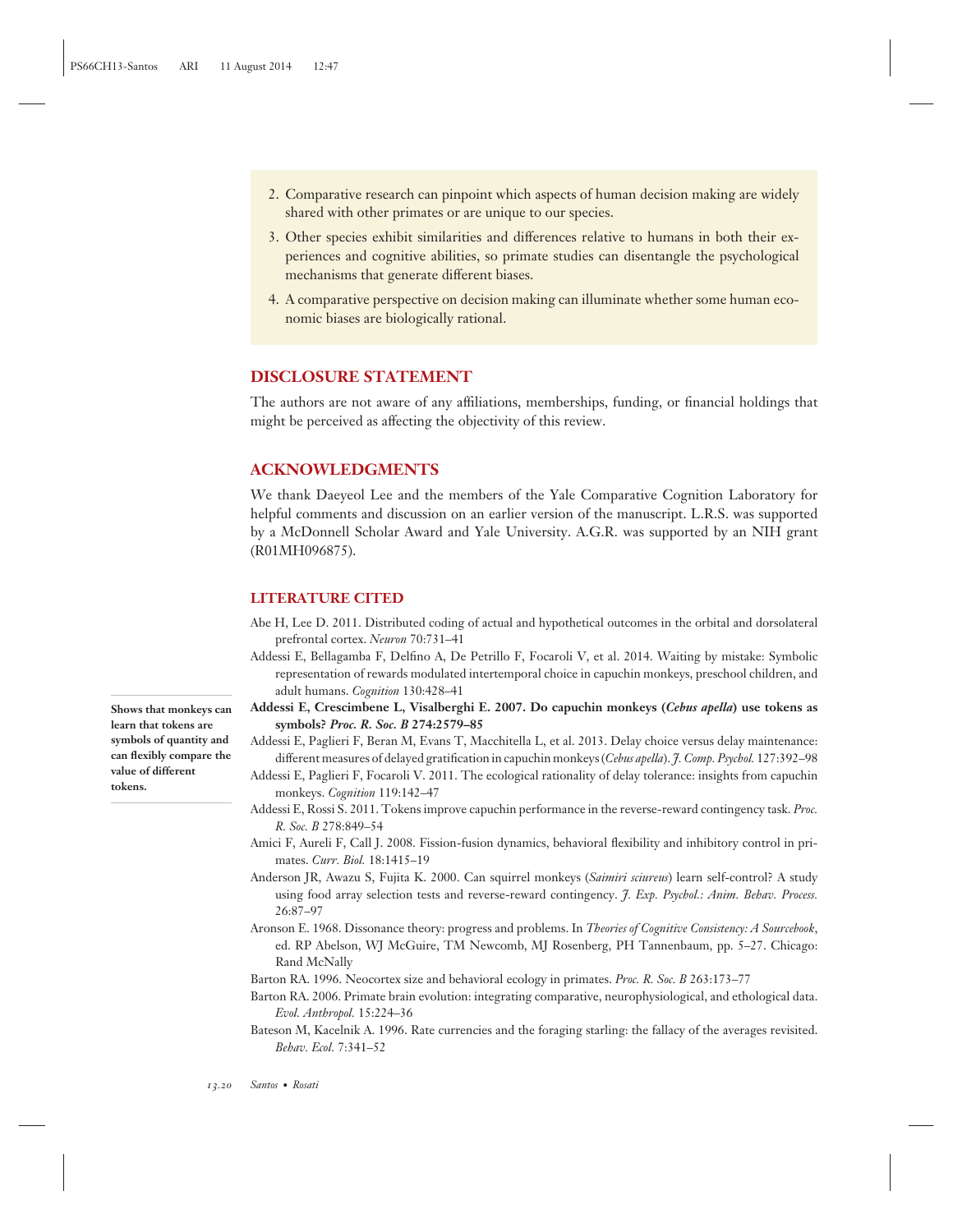- Bautista LM, Tinbergen J, Kacelnik A. 2001. To walk or to fly? How birds choose among foraging modes. *Proc. Natl. Acad. Sci. USA* 98:1089–94
- Beggan JK. 1992. On the social nature of nonsocial perception: the mere ownership effect. *J. Personal. Soc. Psychol.* 62:229–37
- Belk RW. 1988. Possessions and the extended self. *J. Consum. Res.* 15:139–68
- Belk RW. 1991. The ineluctable mysteries of possessions. *J. Soc. Behav. Personal.* 6:17–55
- Bell DE. 1982. Regret in decision-making under uncertainty. *Oper. Res.* 30:961–81
- Bem DJ. 1967. Self-perception: an alternative interpretation of cognitive dissonance phenomena. *Psychol. Rev.* 74:183–200
- Beran MJ. 2002. Maintenance of self-imposed delay of gratification by four chimpanzees (*Pan troglodytes*) and an orangutan (*Pongo pygmaeus*). *J. Gen. Psychol.* 129:49–66
- Beran MJ, Evans TA. 2006. Maintenance of delay of gratification by four chimpanzees (*Pan troglodytes*): the effects of delayed reward visibility, experimenter presence, and extended delay intervals. *Behav. Process.* 73:315–24
- Beran MJ, Savage-Rumbaugh ES, Pate JL, Rumbauh DM. 1999. Delay of gratification in chimpanzees (*Pan troglodytes*). *Dev. Psychobiol.* 34:119–27
- Blanchard TC, Pearson JM, Hayden BY. 2013. Postreward delays and systematic biases in measures of animal temporal discounting. *Proc. Natl. Acad. Sci. USA* 110:15491–96
- **Blanchard TC, Wolfe LS, Vlaev I, Winston JS, Hayden BY. 2014. Biases in preferences for sequences of outcomes in monkeys.** *Cognition* **130:289–99**
- Boysen ST, Berntson GG. 1995. Responses to quantity: perceptual versus cognitive mechanisms in chimpanzees (*Pan troglodytes*). *J. Exp. Psychol.: Anim. Behav. Process.* 21:82–86
- Boysen ST, Berntson GG, Hannan MB, Cacioppo JT. 1996. Quantity-based interference and symbolic representations in chimpanzees (*Pan troglodytes*). *J. Exp. Psychol.: Anim. Behav. Process.* 22:76–86
- Boysen ST, Mukobi KL, Berntson GG. 1999. Overcoming response bias using symbolic representations of number by chimpanzees (*Pan troglodytes*). *Anim. Learn. Behav.* 27:229–35
- Brehm JW. 1956. Postdecision changes in the desirability of alternatives. *J. Abnorm. Soc. Psychol.* 52:384–89

Brosnan SF, Beran MJ. 2009. Trading behavior between conspecifics in chimpanzees, *Pan troglodytes*. *J. Comp. Psychol.* 123:181–94

- Brosnan SF, de Waal FBM. 2004. A concept of value during experimental exchange in brown capuchin monkeys, *Cebus apella*. *Folia Primatol.* 75:317–30
- Brosnan SF, de Waal FBM. 2005. Responses to a simple barter task in chimpanzees, *Pan troglodytes*. *Primates* 46:173–82

Brosnan SF, Grady MF, Lambeth SP, Schapiro SJ, Beran MJ. 2008. Chimpanzee autarky. *PLOS ONE* 3:e1518

- Brosnan SF, Jones OD, Gardner M, Lambeth SP, Schapiro SJ. 2012. Evolution and the expression of biases: situational value changes the endowment effect in chimpanzees. *Evol. Hum. Behav.* 33:378–86
- **Brosnan SF, Jones OD, Lambeth SP, Mareno MC, Richardson AS, Schapiro SJ. 2007. Endowment effects in chimpanzees.** *Curr. Biol.* **17:1–4**
- Brunner D. 1999. Preference for sequences of rewards: further tests of a parallel discounting model. *Behav. Process.* 45:87–99
- Brunner D, Gibbon J. 1995. Value of food aggregates: parallel versus serial discounting. *Anim. Behav.* 50:1627– 34
- Byrne RMJ. 2002. Mental models and counterfactual thoughts about what might have been. *Trends Cogn. Sci.* 6:426–31
- Camerer C, Weber M. 1992. Recent developments in modeling preferences: uncertainty and ambiguity. *J. Risk Uncertain.* 5:325–70
- Caraco T. 1981. Risk sensitivity and foraging. *Ecology* 62:527–31
- **Chen MK, Lakshminarayanan V, Santos LR. 2006. How basic are behavioral biases? Evidence from capuchin monkey trading behavior.** *J. Polit. Econ.* **114:517–37**
- Chen MK, Risen JL. 2009. Is choice a reliable predictor of choice? A comment on Sagarin and Skowronski. *J. Exp. Soc. Psychol.* 45:425–27

Clutton-Brock TH, Harvey PH. 1979. Comparison and adaptation. *Proc. R. Soc. B* 205:547–65

*www.annualreviews.org* • *Evolutionary Roots of Human Decision Making 13.21*

**Shows that monkeys exhibit peak-end biases by over-weighting the most extreme event and later-occurring events in reward sequences.**

**First demonstration that chimpanzees exhibit an endowment effect, preferring items they possess to items they can acquire through exchange.**

**First demonstration that other primates exhibit framing effects and loss aversion.**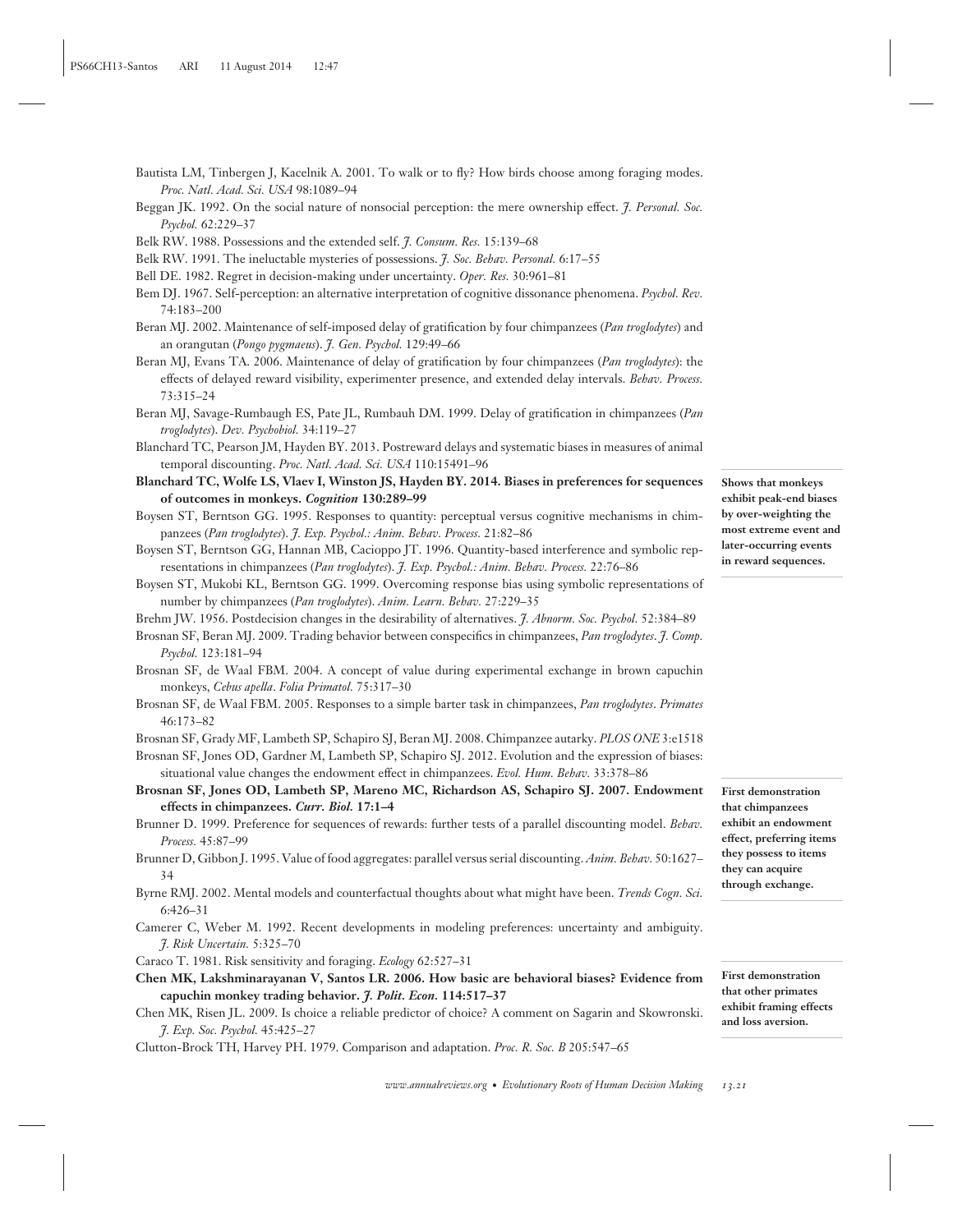- Coricelli G, Dolan RJ, Sirigu A. 2007. Brain, emotion, and decision making: the paradigmatic example of regret. *Trends Cogn. Sci.* 11:258–65
- Cowles JT. 1937. Food-tokens as incentives for learning by chimpanzees. *Comp. Psychol. Monogr.* 96:14(5):71
- Danziger S, Levav J, Avnaim-Pessoa L. 2011. Extraneous factors in judicial decisions. *Proc. Natl. Acad. Sci. USA* 108:6889–92
- Davies G. 2002. *A History of Money: From Ancient Times to the Present Day*. Cardiff, UK: Univ. Wales Press
- De Martino B, Kumaran D, Seymour B, Dolan RJ. 2006. Frames, biases, and rational decision-making in the human brain. *Science* 313:684–87
- Drayton LA, Brosnan SF, Carrigan J, Stoinski TS. 2013. Endowment effect in gorillas (*Gorilla gorilla*). *J. Comp. Psychol.* 127:365–69
- Dufour V, Pele M, Neumann M, Thierry B, Call J. 2009. Calculated reciprocity after all: computation behind ´ token transfers in orangutans. *Biol. Lett.* 5:172–75
- Dufour V, Pelé M, Sterck EHM, Thierry B. 2007. Chimpanzee (*Pan troglodytes*) anticipation of food return: coping with waiting time in an exchange task. *J. Comp. Psychol.* 121:145–55
- Egan L, Bloom P, Santos LR. 2010. Choice-induced preferences in the absence of choice: evidence from a blind two-choice paradigm with young children and capuchin monkeys. *J. Exp. Soc. Psychol.* 46:204–7
- **Egan L, Santos LR, Bloom P. 2007. The origins of cognitive dissonance: evidence from children and monkeys.** *Psychol. Sci.* **18:978–83**
- Ellsberg D. 1961. Risk, ambiguity, and the Savage axioms. *Q. J. Econ.* 75:643–69
- Endler JA. 1986. *Natural Selection in the Wild*. Princeton, NJ: Princeton Univ. Press
- **Evans TA, Beran MJ. 2007a. Chimpanzees use self-distraction to cope with impulsivity.** *Biol. Lett.* **3:599–602**
- Evans TA, Beran MJ. 2007b. Delay of gratification and delayed maintenance by rhesus macaques (*Macaca mulatta*). *J. Gen. Psychol.* 134:199–216
- Evans TA, Beran MJ, Paglieri F, Addessi E. 2012. Delaying gratification for food and tokens in capuchin monkeys (*Cebus apella*) and chimpanzees (*Pan troglodytes*): When quantity is salient, symbolic stimuli do not improve performance. *Anim. Cogn.* 15:539–48
- Fawcett TW, McNamara JM, Houston HI. 2012. When is it adaptive to be patient? A general framework for evaluating delayed rewards. *Behav. Process.* 89:128–36
- Flemming TM, Jones OD, Mayo L, Stoinski T, Brosnan SF. 2012. The endowment effect in orangutans. *Int. J. Comp. Psychol.* 25:285–98
- Franciosi R, Kujal P, Michelitsch R, Smith V, Deng G. 1996. Experimental tests of the endowment effect. *J. Econ. Behav. Organ.* 30:213–26
- Frederick S, Loewenstein G, O'Donoghue T. 2002. Time discounting and time preference: a critical review. *J. Econ. Lit.* 2:351–401
- Genesove D, Mayer C. 2001. Loss aversion and seller behavior: evidence from the housing market. *Q. J. Econ.* 116:1233–60
- Genty E, Palmier C, Roeder JJ. 2004. Learning to suppress responses to the larger of two rewards in two species of lemurs, *Eulemur fulvus* and *E. macaco*. *Anim. Behav.* 67:925–32
- Gigerenzer G, Goldstein DG. 1996. Reasoning the fast and frugal way: models of bounded rationality. *Psychol. Rev.* 103:650–69
- Gigerenzer G, Selten R. 2001. *Bounded Rationality: The Adaptive Toolbox*. Cambridge, MA: MIT Press
- Gigerenzer G, Todd PM, ABC Res. Group. 1999. *Simple Heuristics That Make Us Smart.* Oxford, UK: Oxford Univ. Press
- Green L, Fristoe N, Myerson J. 1994. Temporal discounting and preference reversals in choice between delayed outcomes. *Psychon. Bull. Rev.* 1:383–89
- Green L, Myerson J, Holt DD, Slevin JR, Estle SJ. 2004. Discounting of delayed food rewards in pigeons and rats: Is there a magnitude effect? *J. Exp. Anal. Behav.* 81:39–50
- Hammerstein P, Hagen EH. 2005. The second wave of evolutionary economics in biology. *Trends Ecol. Evol.* 20:604–9
- Harbaugh WT, Krause K. 2002. Risk attitudes of children and adults: choices over small and large probability gains and losses. *Exp. Econ.* 5:53–84

**First demonstration that capuchins exhibit choice-induced preference changes, devaluing options they previously chose against.**

**Shows that chimpanzees, like human children, are better able to delay gratification when they can divert attention from the temptation of immediate rewards.**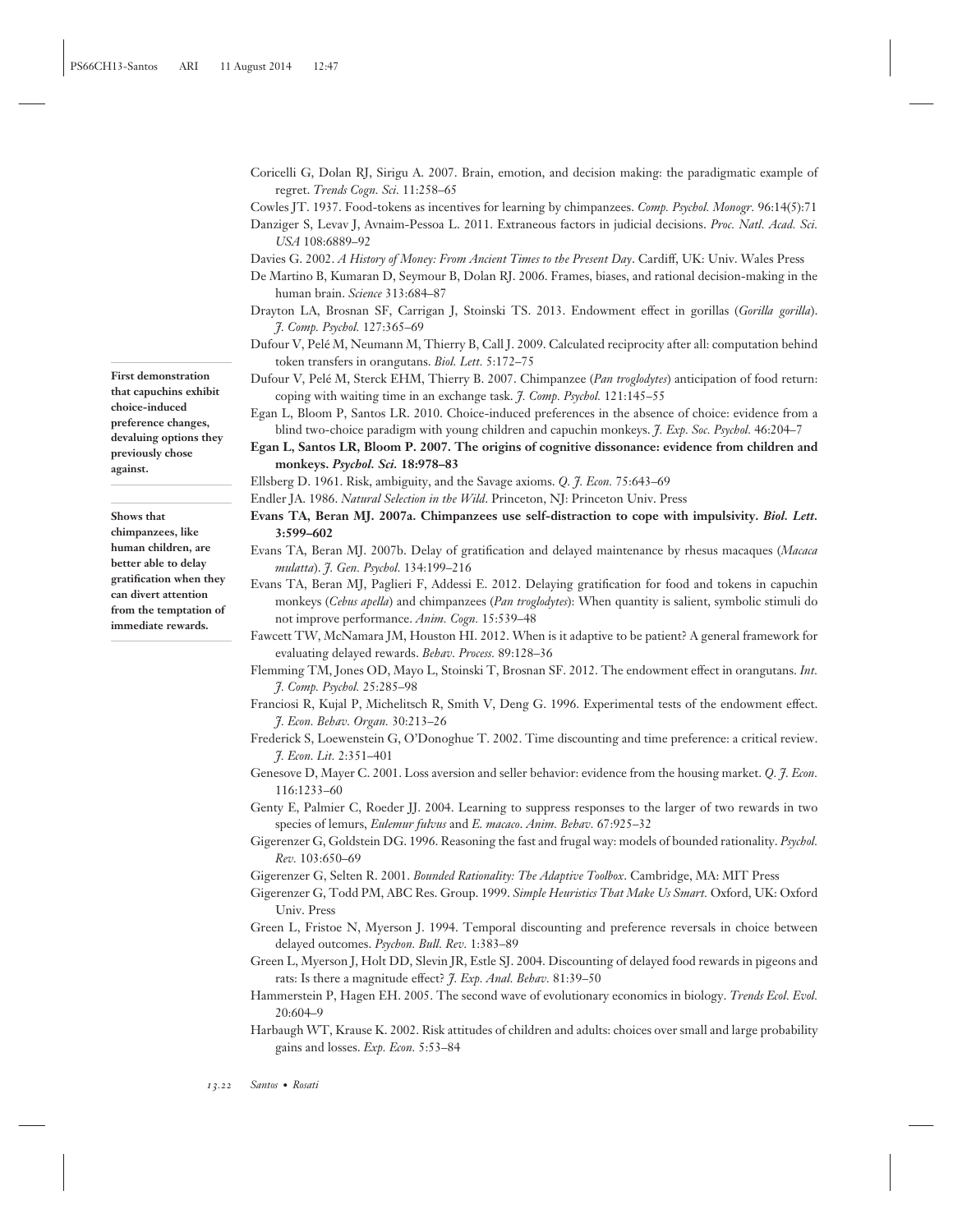Hare B. 2011. From hominoid to hominid mind: What changed and why? *Annu. Rev. Anthropol.* 40:293–309 Hare B, Wobber V, Wrangam R. 2012. The self-domestication hypothesis: Evolution of bonobo psychology is due to selection against aggression. *Anim. Behav.* 83:573–85

- Harmon-Jones E, Mills J. 1999. *Cognitive Dissonance: Progress on a Pivotal Theory in Social Psychology*. Washington, DC: Am. Psychol. Assoc.
- Haun DBM, Nawroth C, Call J. 2011. Great apes' risk-taking strategies in a decision making task. *PLOS ONE* 6:e28801

Hayden BY, Heilbronner SR, Platt ML. 2010. Ambiguity aversion in rhesus macaques. *Front. Neurosci.* 4:166

- Hayden BY, Pearson JM, Platt ML. 2009. Fictive reward signals in the anterior cingulate cortex. *Science* 324:948–50
- Heilbronner SH, Rosati AG, Hare B, Hauser MD. 2008. A fruit in the hand or two in the bush? Divergent risk preferences in chimpanzees and bonobos. *Biol. Lett.* 4:246–49
- Herrmann E, Call J, Hernandez-Lloreda MV, Hare B, Tomasello M. 2007. Humans have evolved specialized skills of social cognition: the cultural intelligence hypothesis. *Science* 317:1360–66
- Herrmann E, Hare B, Call J, Tomasello M. 2010. Differences in the cognitive skills of bonobos and chimpanzees. *PLOS ONE* 5:e12438
- Hill K, Barton M, Hurtado M. 2009. The emergence of human uniqueness: characters underlying behavioral modernity. *Evol. Anthropol.* 18:187–200
- Houston AI. 1997. Natural selection and context-dependent values. *Proc. R. Soc. B* 264:1539–41
- Houston AI, McNamara JM. 1999. *Models of Adaptive Behaviour: An Approach Based on State*. Cambridge, UK: Cambridge Univ. Press
- **Houston AI, McNamara JM, Steer MD. 2007a. Do we expect natural selection to produce rational behaviour?** *Philos. Trans. R. Soc. B* **362:1531–43**
- Houston AI, McNamara JM, Steer MD. 2007b. Violations of transitivity under fitness maximization. *Biol. Lett.* 3:365–67
- Hsu M, Bhatt M, Adolphs R, Tranel D, Camerer C. 2005. Neural systems responding to degrees of uncertainty in human decision-making. *Science* 310:1680–83

Huettel SA, Stowe JC, Gordon EM, Warner BT, Platt ML. 2006. Neural signatures of economic preferences for risk and ambiguity. *Neuron* 49:765–75

- Hwang J, Kim S, Lee D. 2009. Temporal discounting and inter-temporal choice in rhesus monkeys. *Front. Behav. Neurosci.* 3:9
- Johnson EJ, Haubl G, Keinan A. 2007. Aspects of endowment: a query theory account of loss aversion for simple objects. *J. Exp. Psychol.: Learn. Mem. Cogn.* 33:461–74
- Johnson EJ, Hershey J, Meszaros J, Kunreuther H. 1993. Framing, probability distortions, and insurance decisions. *J. Risk Uncertain.* 7:35–51
- Kacelnik A. 2003. The evolution of patience. In *Time and Decision: Economics and Psychological Perspectives on Intertemporal Choice*, ed. G Loewenstein, D Read, R Baumeister, pp. 115–38. New York: Russell Sage Found.
- Kacelnik A. 2006. Meanings of rationality. In *Rational Animals?*, ed. S Hurley, M Nudds, pp. 87–106. Oxford, UK: Oxford Univ. Press
- Kacelnik A, Bateson M. 1997. Risk-sensitivity: crossroads for theories of decision making. *Trends Cogn. Sci.* 1:304–9
- Kacelnik A, Marsh B. 2002. Cost can increase preference in starlings. *Anim. Behav.* 63:245–50
- Kahneman D. 2011. *Thinking, Fast and Slow*. New York: Farrar, Straus & Giroux
- Kahneman D, Fredrickson BL, Schreiber CA, Redelmeier DA. 1993. When more pain is preferred to less. *Psychol. Sci.* 4:401–5
- Kahneman D, Knetsch J, Thaler R. 1990. Experimental tests of the endowment effect and the Coase theorem. *J. Polit. Econ.* 98:1325–48
- Kahneman D, Knetsch JL, Thaler RH. 1991. Anomalies: the endowment effect, loss aversion, and status quo bias. *J. Econ. Perspect.* 5:193–206
- Kahneman D, Tversky A. 1979. Prospect theory: an analysis of decision under risk. *Econometrica* 47:263–92 Kahneman D, Tversky A. 1996. On the reality of cognitive illusions. *Psychol. Rev.* 103:582–91

*www.annualreviews.org* • *Evolutionary Roots of Human Decision Making 13.23*

**Models the evolutionary consequences of decision making, showing that biologically optimal rules can produce economically "irrational" biases.**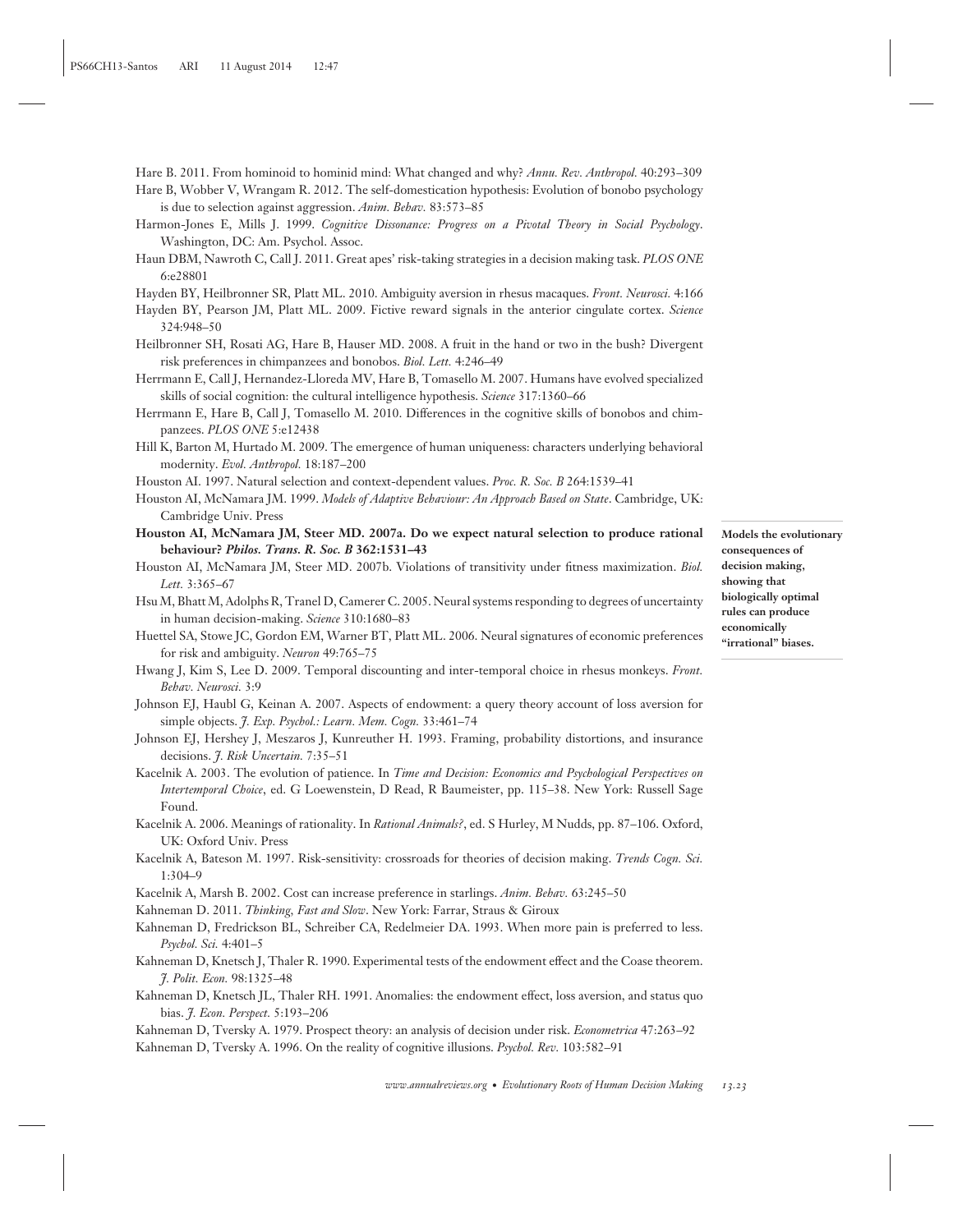Kahneman D, Tversky A. 2000. *Choices, Values, and Frames*. Cambridge, UK: Cambridge Univ. Press Kamil AC, Krebs JR, Pulliam HR. 1987. *Foraging Behavior*. New York: Plenum

Kanngiesser P, Santos LR, Hood BM, Call J. 2011. The limits of endowment effects in great apes (*Pan paniscus*, *Pan troglodytes*, *Gorilla gorilla*, *Pongo pygmaeus*). *J. Comp. Psychol.* 125:436–45

Kano T. 1992. *The Last Ape: Pygmy Chimpanzee Behavior and Ecology*. Stanford, CA: Stanford Univ. Press Kelleher RT. 1957. Conditioned reinforcement in chimpanzees. *J. Comp. Physiol. Psychol.* 50:571–75

Kralik JD. 2005. Inhibitory control and response selection in problem solving: how cotton-top tamarins (*Saguinus oedipus*) overcome a bias for selecting the larger quantity of food. *J. Comp. Psychol.* 119:78–89

Kralik JD, Sampson WWL. 2012. A fruit in hand is worth many more in the bush: steep spatial discounting by free-ranging rhesus macaques (*Macaca mulatta*). *Behav. Process.* 89:197–202

Krebs JR, Davies NB. 1978. *Behavioural Ecology: An Evolutionary Approach*. Oxford, UK: Blackwell Sci.

- Lakshminarayanan V, Chen MK, Santos LR. 2008. Endowment effect in capuchin monkeys. *Philos. Trans. R. Soc. B* 363:3837–44
- Lakshminarayanan VR, Chen MK, Santos LR. 2011. The evolution of decision-making under risk: framing effects in monkey risk preferences. *J. Exp. Soc. Psychol.* 47:689–93
- Lea SEG, Webley P. 2006. Money as tool, money as drug: the biological psychology of a strong incentive. *Behav. Brain Sci.* 29:161–209
- Lee D. 2008. Game theory and neural basis of social decision making. *Nat. Rev. Neurosci.* 11:404–9
- **Lee D, McGreevy BP, Barraclough DJ. 2005. Learning and decision making in monkeys during a rock-paper-scissors game.** *Cogn. Brain Res.* **25:416–30**
- Lerner JS, Small DA, Loewenstein G. 2004. Heart strings and purse strings: carryover effects of emotions on economic decisions. *Psychol. Sci.* 15:337–41
- Loewenstein G, Read D, Baumeister R, eds. 2003. *Time and Decision: Economic and Psychological Perspectives on Intertemporal Choice*. New York: Russell Sage Found.
- Loomes G, Sugden R. 1982. Regret theory: an alternative theory of rational choice under uncertainty. *Econ. J.* 92:805–24
- MacLean EL, Matthews LJ, Hare BA, Nunn CL, Anderson RC, et al. 2012. How does cognition evolve? Phylogenetic comparative psychology. *Anim. Cogn.* 15:223–38
- Malenky RK, Wrangham RW. 1993. A quantitative comparison of terrestrial herbaceous food consumption by *Pan paniscus* in the Lomako Forest, Zaire, and *Pan troglodytes* in the Kibale Forest, Uganda. *Am. J. Primatol.* 32:1–12
- Marsh B, Kacelnik A. 2002. Framing effects and risky decisions in starlings. *Proc. Natl. Acad. Sci. USA* 99:3352– 55
- Mayr E. 1982. *The Growth of Biological Thought*. Cambridge, MA: Harvard Univ. Press
- Mazur JE. 1987. An adjusting procedure for studying delayed reinforcement. In *Quantitative Analyses of Behavior: The Effect of Delay and of Intervening Events on Reinforcement Value*, ed. ML Commons, JE Mazur, JA Nevin, H Rachlin, pp. 55–73. Hillsdale, NJ: Erlbaum
- McClure SM, Laibson DI, Loewenstein GF, Cohen JD. 2004. Separate neural systems value immediate and delayed monetary rewards. *Science* 306:503–7
- McCoy AN, Platt ML. 2002. Risk-sensitive neurons in macaque posterior cingulate cortex. *Nat. Neurosci.* 8:1120–27
- Mischel W, Ebbesen EB. 1970. Attention in delay of gratification. *J. Personal. Soc. Psychol.* 16:329–37
- Mischel W, Ebbesen EB, Zeiss AR. 1972. Cognitive and attentional mechanisms in delay of gratification. *J. Personal. Soc. Psychol.* 21:204–18
- Mischel W, Shoda Y, Rodriguez ML. 1989. Delay of gratification in children. *Science* 244:933–38
- Model. Anim. Decis. Group, Fawcett TW, Fallenstein B, Higginson AD, Houston AI, et al. 2014. The evolution of decision rules in complex environments. *Trends Cogn. Sci.* 18:153–61
- Morewedge CM, Shu LL, Gilbert DT, Wilson TD. 2009. Bad riddance or good rubbish? Ownership and not loss aversion causes the endowment effect. *J. Exp. Soc. Psychol.* 45:947–51
- Mucalhy N, Call J. 2006. Apes save tools for future use. *Science* 312:1038–40

Odean T. 1998. Are investors reluctant to realize their losses? *J. Financ.* 53:1775–98

Osvath M, Osvath H. 2008. Chimpanzee (*Pan troglodytes*) and orangutan (*Pongo abelii* ) forethought: self-control and pre-experience in the face of future tool use. *Anim. Cogn.* 11:661–74

**First demonstration that monkeys engage in counterfactual reasoning: Monkeys adjust their behavior in response to what they could have received had they chosen differently.**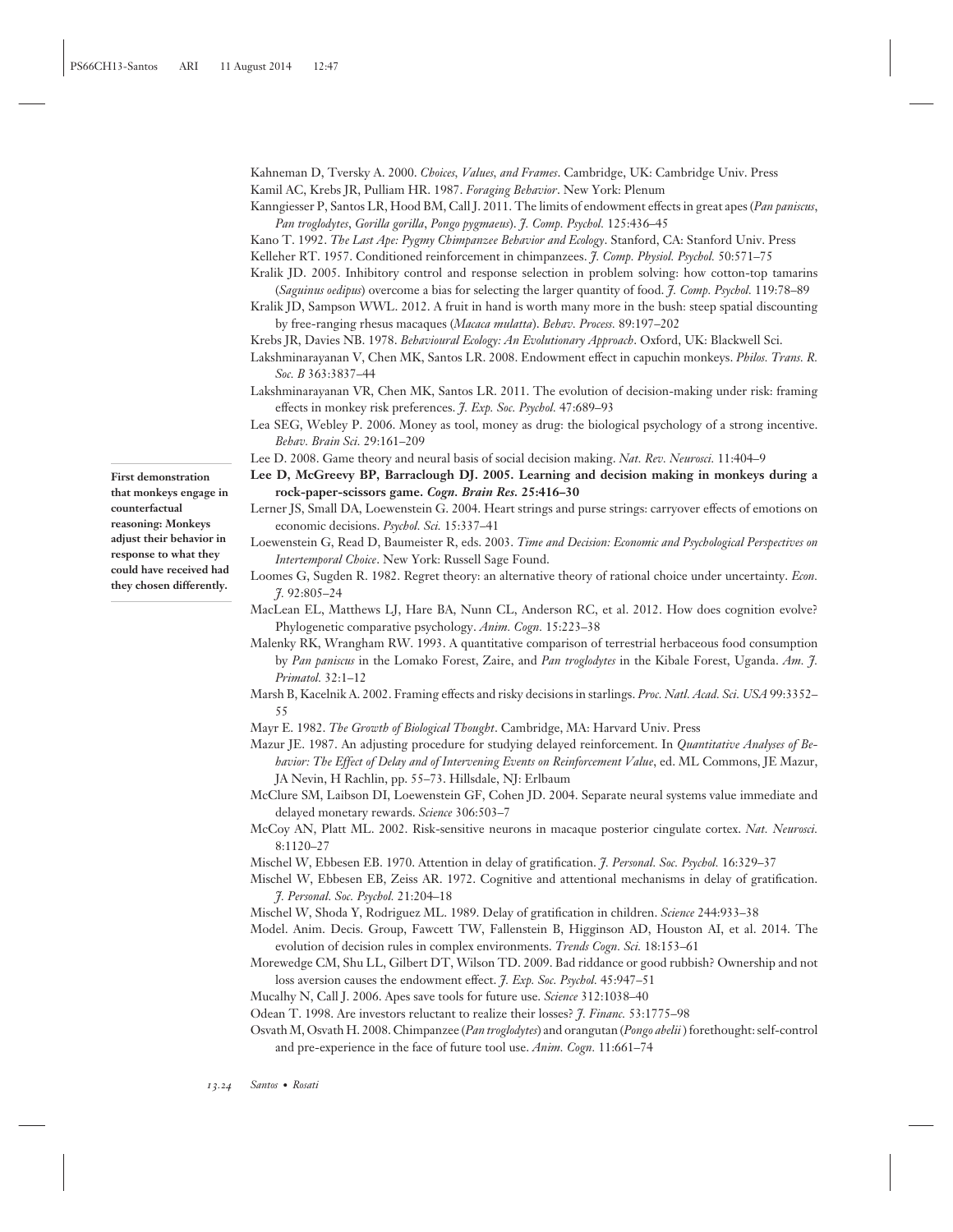- Parish AR. 1996. Female relationships in bonobos (*Pan paniscus*): evidence for bonding, cooperation, and female dominance in a male-philopatric species. *Hum. Nat.* 7:61–96
- Parrish AE, Perdue BM, Evans TA, Beran MJ. 2013. Chimpanzees (*Pan troglodytes*) transfer tokens repeatedly with a partner to accumulate rewards in a self-control task. *Anim. Cogn.* 16:627–36
- Parrish AE, Perdue BM, Stromberg EE, Bania AE, Evans TA, Beran MJ. 2014. Delay of gratification by orangutans (*Pongo pygmaeus*) in the accumulation task. *J. Comp. Psychol.* 128:209–14
- Pelé M, Dufour V, Micheletta J, Thierry B. 2010. Long-tailed macaques display unexpected waiting abilities in exchange tasks. *Anim. Cogn.* 13:263–71
- Pelé M, Dufour V, Thierry B, Call J. 2009. Token transfers among great apes (Gorilla gorilla, Pongo pygmaeus, *Pan paniscus*, and *Pan troglodytes*): species differences, gestural requests, and reciprocal exchange. *J. Comp. Psychol.* 123:375–84
- Pelé M, Micheletta J, Uhlrich P, Thierry B, Dufour V. 2011. Delay maintenance in Tonkean macaques (Macaca *tonkeana*) and brown capuchin monkeys (*Cebus apella*). *Int. J. Primatol.* 32:149–66
- Platt ML, Hayden BY. 2011. Learning: not just the facts, ma'am, but the counterfactuals as well. *PLOS Biol.*9:e1001092
- Platt ML, Huettel SA. 2008. Risky business: the neuroeconomics of decision making under uncertainty. *Nat. Neurosci.* 11:398–403
- Pompilio L, Kacelnik A, Behmer ST. 2006. State-dependent learned valuation drives choice in an invertebrate. *Science* 311:1613–15
- Rachlin H. 2000. *The Science of Self-Control*. Cambridge, MA: Harvard Univ. Press
- Ramseyer A, Pele M, Dufour V, Chauvin C, Thierry B. 2006. Accepting loss: the temporal limits of reciprocity ´ in brown capuchin monkeys. *Proc. R. Soc. B* 273:179–84

Real LA. 1991. Animal choice behavior and the evolution of cognitive architecture. *Science* 253:980–86

Redelmeier DA, Katz J, Kahneman D. 2003. Memories of colonoscopy: a randomized trial. *Pain* 104:187–94 Roberts WA. 2002. Are animals stuck in time? *Psychol. Bull.* 128:473–89

Rosati AG, Hare B. 2011. Chimpanzees and bonobos distinguish between risk and ambiguity. *Biol. Lett.* 7:15–18

- Rosati AG, Hare B. 2012. Decision-making across social contexts: Competition increases preferences for risk in chimpanzees and bonobos. *Anim. Behav.* 84:869–79
- Rosati AG, Hare B. 2013. Chimpanzees and bonobos exhibit emotional responses to decision outcomes. *PLOS ONE* 8:e63058
- Rosati AG, Stevens JR. 2009. Rational decisions: the adaptive nature of context-dependent choice. In *Rational Animals, Irrational Humans*, ed. AP Watanabe, L Blaisdell, L Huber, A Young, pp. 101–17. Tokyo: Keio Univ. Press
- **Rosati AG, Stevens JR, Hare B, Hauser MD. 2007. The evolutionary origins of human patience: temporal preferences in chimpanzees, bonobos, and human adults.** *Curr. Biol.* **17:1663–68**
- Rosati AG, Stevens JR, Hauser MD. 2006. The effect of handling time on temporal discounting in two New World primates. *Anim. Behav.* 71:1379–87
- Rosati AG, Wobber V, Hughes K, Santos LR. 2014. Comparative developmental psychology: How is human cognitive development unique? *Evol. Psychol.* 12:448–73

Rozin P, Royzman EB. 2001. Negativity bias, negativity dominance, and contagion. *Personal. Soc. Psychol. Rev.* 5:296–320

Rudebeck PH, Walton ME, Smyth AN, Bannerman DM, Rushworth MSF. 2006. Separate neural pathways process different decision costs. *Nat. Neurosci.* 9:1161–68

Santos LR, Chen MK. 2009. The evolution of rational and irrational economic behavior: evidence and insight from a non-human primate species. In *Neuroeconomics: Decision Making and the Brain*, ed. PW Glimcher, CF Camerer, E Fehr, RA Poldrack, pp. 81–94. London: Elsevier

- Santos, LR, Gendler TS. 2014. What scientific idea is ready for retirement? Knowing is half the battle. Edge.org. **http://edge.org/response-detail/25436**
- Schuck-Paim C, Kacelnik A. 2002. Rationality in risk-sensitive foraging choices by starlings. *Anim. Behav.* 64:869–79
- Schuck-Paim C, Pompilio L, Kacelnik A. 2004. State-dependent decisions cause apparent violations of rationality in animal choice. *PLOS Biol.* 2:e402

*www.annualreviews.org* • *Evolutionary Roots of Human Decision Making 13.25*

**Shows that chimpanzees and bonobos, two closely related species, exhibit different levels of patience in line with predictions from their wild feeding ecology.**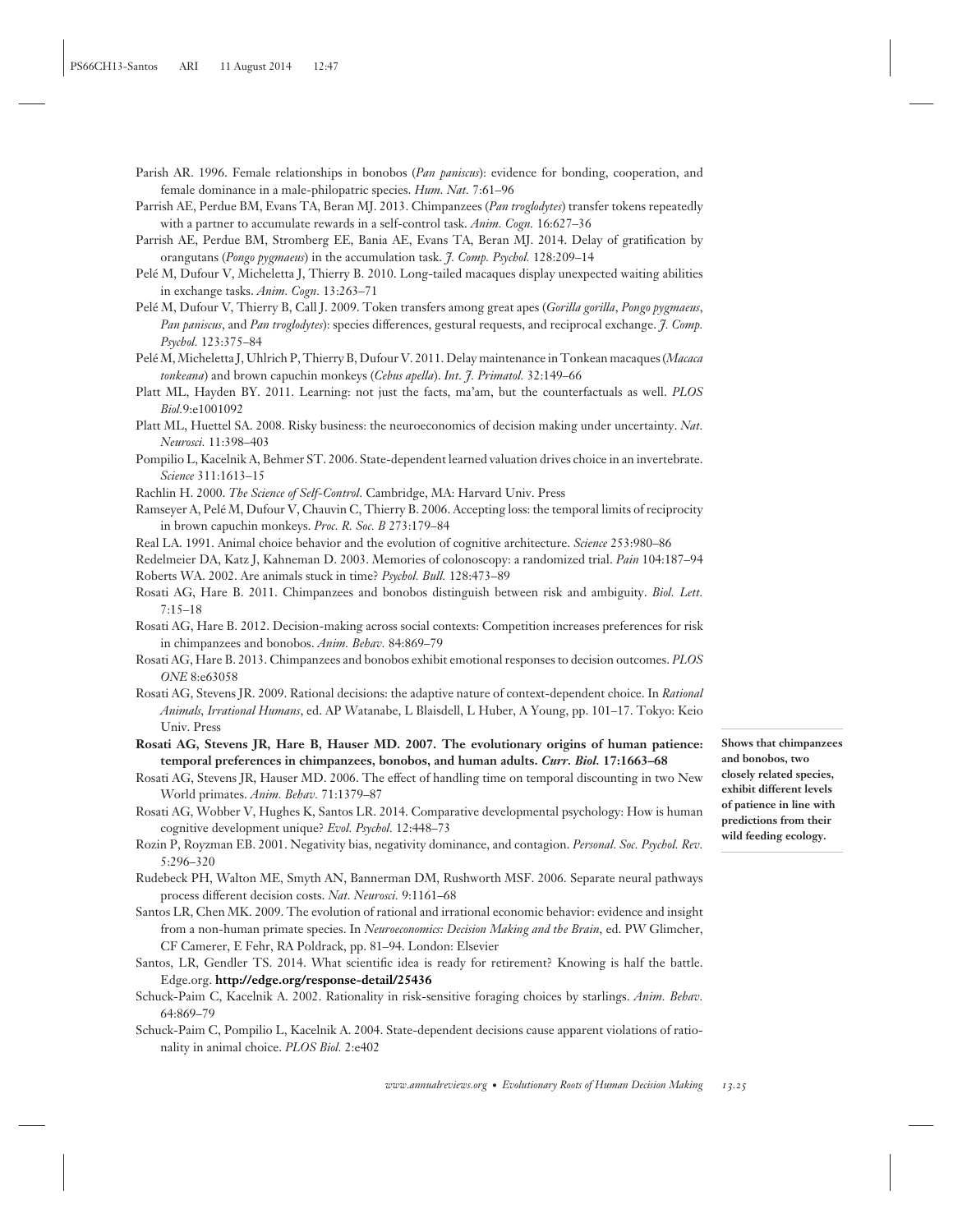- Schweighofer N, Shishida K, Han CE, Okamoto Y, Tanaka SC, et al. 2006. Humans can adopt optimal discounting strategy under real-time constraints. *PLOS Comput. Biol.* 2:1349–56
- Shafir S, Waite TA, Smith BH. 2002. Context-dependent violations of rational choice in honeybees (*Apis mellifera*) and gray jays (*Perisoreus canadensis*). *Behav. Ecol. Sociobiol.* 51:180–87
- Sharot T, Velasquez CM, Dolan RJ. 2010. Do decisions shape preference? Evidence from blind choice. *Psychol. Sci.* 21:1231–35
- Shifferman EM. 2009. Its own reward: lessons to be drawn from the reversed-reward contingency paradigm. *Anim. Cogn.* 12:547–58
- Sousa C, Matsuzawa T. 2001. The use of tokens as rewards and tools by chimpanzees. *Anim. Cogn.* 4:213–21
- Steele CM. 1988. The psychology of self-affirmation: sustaining the integrity of the self. In *Advances in Experimental Social Psychology*, Vol. 22, ed. L Berkowitz, pp. 261–301. San Diego, CA: Academic
- Stephens DW, Anderson D. 2001. The adaptive value of preference for immediacy: when shortsighted rules have farsighted consequences. *Behav. Ecol.* 12:330–39
- Stephens DW, Kerr B, Fernandez-Juricic E. 2004. Impulsivity without discounting: the ecological rationality hypothesis. *Proc. R. Soc. B* 271:2459–65
- Stephens DW, McLinn CM. 2003. Choice and context: testing a simple short-term choice rule. *Anim. Behav.* 66:59–70
- Sterelny K. 2012. *The Evolved Apprentice*. Cambridge, MA: MIT Press
- Stevens JR. 2014. Evolutionary pressures on primate intertemporal choice. *Proc. R. Soc. B* 289:20140499
- Stevens JR, Hallinan EV, Hauser MD. 2005a. The ecology and evolution of patience in two New World monkeys. *Biol. Lett.* 1:223–26
- Stevens JR, Muhlhoff N. 2012. Intertemporal choice in lemurs. *Behav. Process.* 89:121–27
- Stevens JR, Rosati AG, Heilbronner SR, Muelhoff N. 2011. Waiting for grapes: expectancy and delayed gratification in bonobos. *Int. J. Comp. Psychol.* 24:99–111
- **Stevens JR, Rosati AG, Ross K, Hauser MD. 2005b. Will travel for food: spatial discounting in two New World monkeys.** *Curr. Biol.* **15:1855–60**
- Stevens JR, Stephens DW. 2008. Patience. *Curr. Biol.* 18:R11–12
- Stevenson MF, Rylands AB. 1988. The marmosets, genus *Callithrix*. In *Ecology and Behavior of Neotropical Primates*, Vol. 2, ed. RA Mittermeier, AB Rylands, AF Coimbra-Filho, GAB Fonseca, pp. 131–222. Washington, DC: World Wildl. Fund
- Striedter GF. 2005. *Principles of Brain Evolution*. Sunderland, MA: Sinauer Assoc.
- Suddendorf T, Corballis MC. 2007a. The evolution of foresight: What is mental time travel, and is it unique to humans? *Behav. Brain Sci.* 30:299–351
- Suddendorf T, Corballis MC. 2007b. Mental time travel and the evolution of the human mind. *Genet. Soc. Pychol. Monogr.* 123:133–68
- Tanaka M, Yamamoto S. 2009. Token transfer between mother and offspring chimpanzees (*Pan troglodytes*): mother-offspring interaction in a competitive situation. *Anim. Cogn.* 12:S19–26
- Thaler RH. 1980. Toward a positive theory of consumer choice. *J. Econ. Behav. Organ.* 1:39–60
- Thaler RH, Sunstein CR. 2008. *Nudge: Improving Decisions About Health, Wealth, and Happiness*. New Haven, CT: Yale Univ. Press
- Tobin H, Logue AW. 1994. Self-control across species (*Columba livia*, *Homo sapiens*, and *Rattus norvegicus*). *J. Comp. Psychol.* 108:126–33
- Tobin H, Logue AW, Chelonis JJ, Ackerman KT. 1996. Self-control in the monkey *Macaca fascicularis*. *Anim. Learn. Behav.* 24:168–74
- Tomasello M, Carpenter M, Call J, Behne T, Moll H. 2005. Understanding and sharing intentions: the origins of cultural cognition. *Behav. Brain Sci.* 28:675–735
- Tversky A. 1969. Intransitivity of preferences. *Psychol. Rev.* 76:31–48
- Tversky A, Kahneman D. 1981. The framing of decisions and the psychology of choice. *Science* 211:453–58
- Uher J, Call J. 2008. How the great apes (*Pan troglodytes*, *Pongo pygmaeus*, *Pan paniscus*, *Gorilla gorilla*) perform on the reversed reward contingency task II: transfer to new quantities, long-term retention, and the impact of quantity ratios. *J. Comp. Psychol.* 122:204–12

**Compares effort discounting in two monkey species, showing that work trade-off problems may be distinct from temporal trade-off problems.**

*13.26 Santos* · *Rosati*